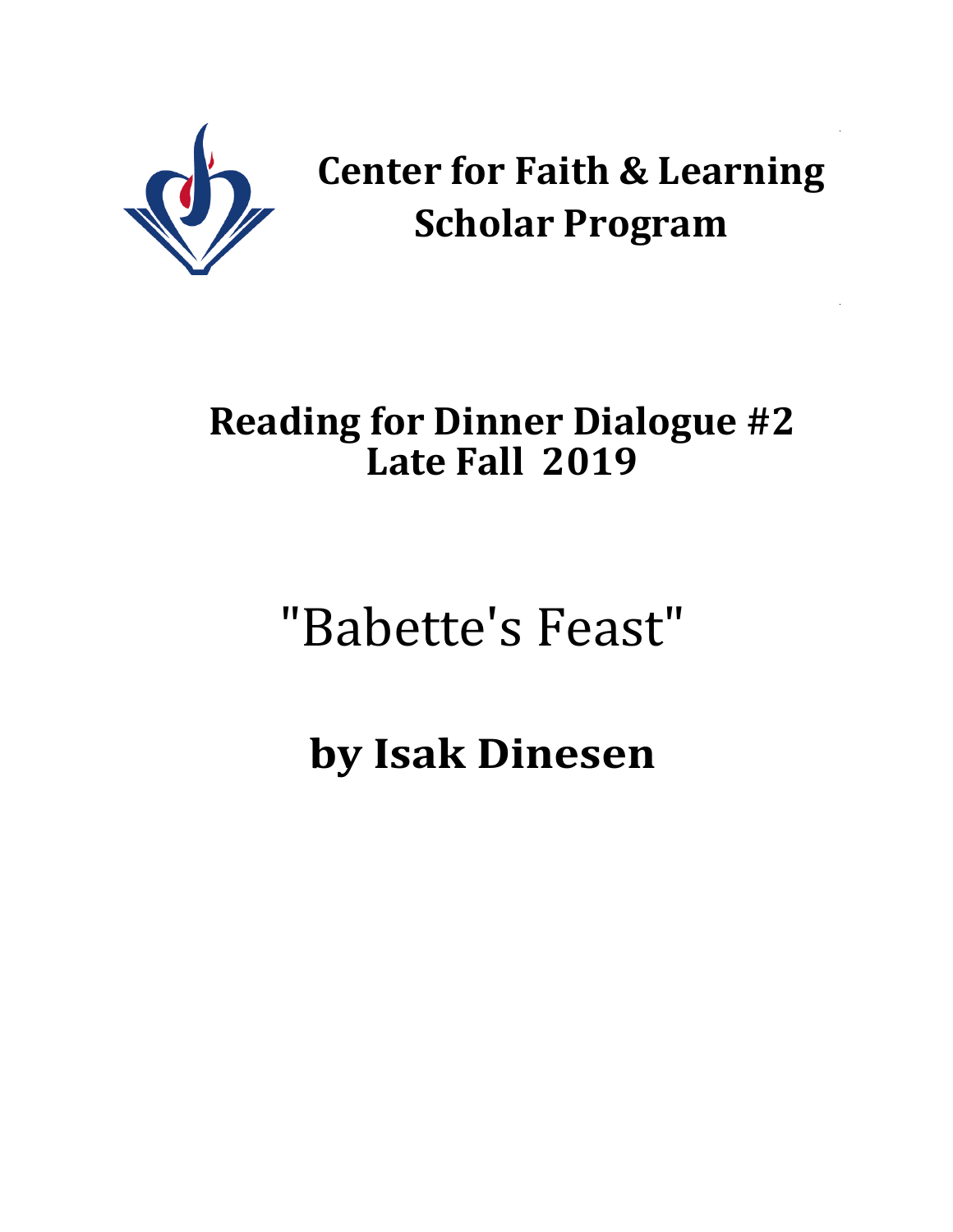





Éducation et culture Éducation et formation tout au long de la vie **GRUNDTVIG** 

Ecole du goût : Culture du « manger » et art de vivre en Europe

Isak Dinesen (Karen Blixen)

#### **Babette's Feast**

#### *I Two Ladies of Berlevaag*

In Norway there is a fjord – a long narrow arm of the sea between tall mountains – named Berlevaag Fjord. At the foot of the mountains the small town of Berlevaag looks like a child's toy-town of little wooden pieces painted gray, yellow, pink and many other colors.

Sixty‐five years ago two elderly ladies lived in one of the yellow houses. Other ladies at that time wore a bustle, and the two sisters might have worn it as gracefully as any of them, for they were tall and willowy. But they had never possessed any article of fashion; they had dressed demurely in gray or black all their lives. They were christened Martine and Philippa, after Martin Luther and his friend Philip Melanchton. Their father had been a Dean and a prophet, the founder of a pious ecclesiastic party or sect, which was known and looked up to in all the country of Norway. Its members renounced the pleasures of [2] this world, for the earth and all that it held to them was but a kind of illusion, and the true reality was the New Jerusalem toward which they were longing. They swore not at all, but their communication was yea yea and nay nay, and they called one another Brother and Sister.

The Dean had married late in life and by now had long been dead. His disciples were becoming fewer in number every year, whiter or balder and harder of hearing; they were even becoming somewhat querulous and quarrelsome, so that sad little schisms would arise in the congregation. But they still gathered together to read and interpret the Word. They had all known the Dean's daughters as little girls; to them they were even now very small sisters, precious for their dear father's sake. In the yellow house they felt that their Master's spirit was with them; here they were at home and at peace.

These two ladies had a French maid‐of‐all‐work, Babette.

It was a strange thing for a couple of Puritan women in a small Norwegian town; it might even seem to call for an explanation. The people of Berlevaag found the explanation in the sisters' piety and kindness of heart. For the old Dean's daughters spent their time and their small income in works of charity; no sorrowful or distressed creature knocked on their door in vain. And [3] Babette had come to that door twelve years ago as a friendless fugitive, almost mad with grief and fear.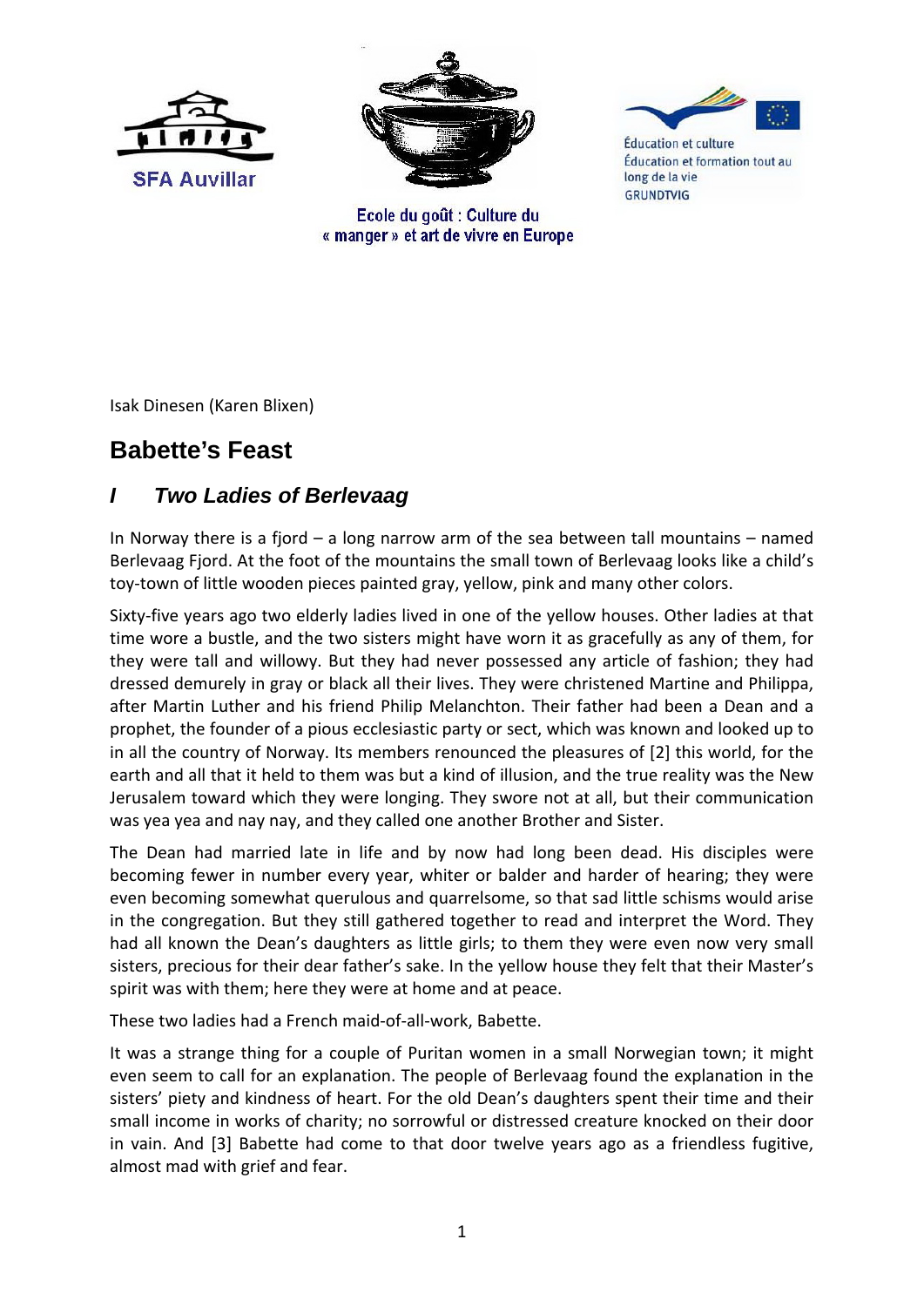But the true reason for Babette's presence in the two sisters' house was to be found further back in time and deeper down in the domain of human hearts.

#### *II Martine's Lover*

As young girls, Martine and Philippa had been extraordinarily pretty, with the almost supernatural fairness of flowering fruit trees or perpetual snow. They were never to be seen at balls or parties, but people turned when they passed in the streets, and the young men of Berlevaag went to church to watch them walk up the aisle. The younger sister also had a lovely voice, which on Sundays filled the church with sweetness. To the Dean's congregation earthly love, and marriage with it, were trivial matters, in themselves nothing but illusions; still it is possible that more than one of the elderly Brothers had been prizing the maidens far above rubies and had suggested as much to their father. But the Dean had declared that to him in his calling his daughters were his right and left hand. Who could want to bereave him of them? And the fair girls had been brought up to an ideal of heavenly love; they were all filled with it and [4] did not let themselves be touched by the flames of this world.

All the same they had upset the peace of heart of two gentlemen from the great world outside Berlevaag.

There was a young officer named Lorens Loewenhielm, who had led a gay life in his garrison town and had run into debt. In the year of 1854, when Martine was eighteen and Philippa seventeen, his angry father sent him on a month's visit to his aunt in her old country house of Fossum near Berlevaag, where he would have time to meditate and to better his ways. One day he rode into town and met Martine in the marketplace. He looked down at the pretty girl, and she looked up at the fine horseman. When she had passed him and disappeared he was not certain whether he was to believe his own eyes.

In the Loewenhielm family there existed a legend to the effect that long ago a gentleman of the name had married a Huldre, a female mountain spirit of Norway, who is so fair that the air round her shines and quivers. Since then, from time to time, members of the family had been second-sighted. Young Lorens till now had not been aware of any particular spiritual gift in his own nature. But at this one moment there rose before his eyes a sudden, mighty vision of a higher and purer [5] life, with no creditors, dunning letters or parental lectures, with no secret, unpleasant pangs of conscience and with a gentle, golden-haired angel to guide and reward him.

Through his pious aunt he got admission to the Dean's house, and saw that Martine was even lovelier without a bonnet. He followed her slim figure with adoring eyes, but he loathed and despised the figure which he himself cut in her nearness. He was amazed and shocked by the fact that he could find nothing at all to say, and no inspiration in the glass of water before him. 'Mercy and Truth, dear brethren, have met together,' said the Dean. 'Righteousness and Bliss have kissed one another.' And the young man's thoughts were with the moment when Lorens and Martine should be kissing each other. He repeated his visit time after time, and each time seemed to himself to grow smaller and more insignificant and contemptible.

When in the evening he came back to his aunt's house he kicked his shining riding-boots to the corners of his room; he even laid his head on the table and wept.

On the last day of his stay he made a last attempt to communicate his feelings to Martine. Till now it had been easy for him to tell a pretty girl that he loved her, but the tender words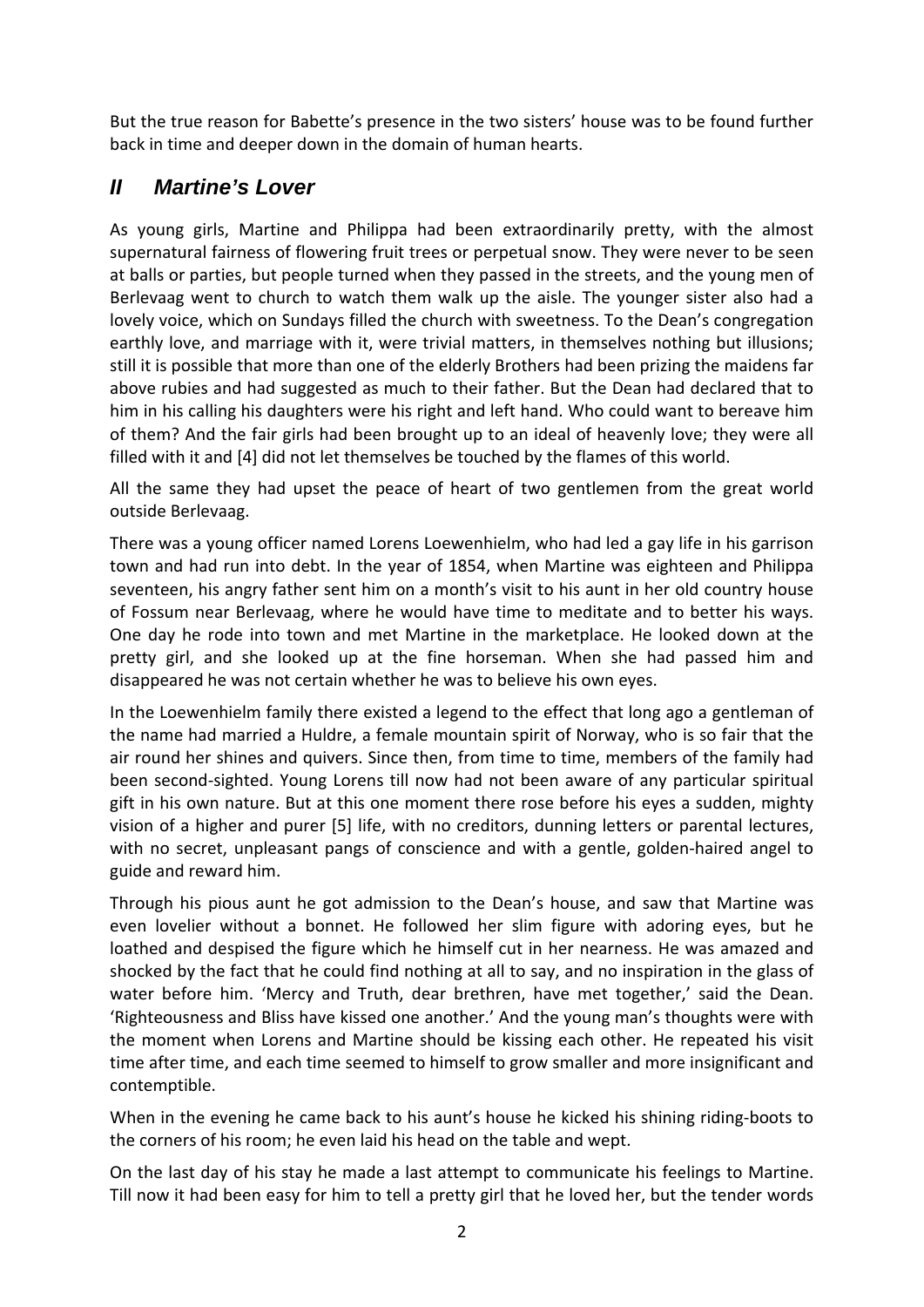stuck in his throat as he looked [6] into this maiden's face. When he had said good‐bye to the party, Martine saw him to the door with a candle‐stick in her hand. The light shone on her mouth and threw upwards the shadows of her long eyelashes. He was about to leave in dumb despair when on the thresh‐old he suddenly seized her hand and pressed it to his lips.

'I am going away forever!' he cried. 'I shall never, never see you again! For I have learned here that Fate is hard, and that in this world there are things which are impossible!'

When he was once more back in his garrison town he thought his adventure over, and found that he did not like to think of it at all. While the other young officers talked of their love affairs, he was silent on his. For seen from the officers' mess, and so to say with its eyes, it was a pitiful business. How had it come to pass that a lieutenant of the hussars had let himself be defeated and frustrated by a set of long-faced sectarians, in the bare-floored rooms of an old Dean's house?

Then he became afraid; panic fell upon him. Was it the family madness which made him still carry with him the dream‐like picture of a maiden so fair that she made the air round her shine with purity and holiness? He did not want to be a dreamer; he wanted to be like his brother‐officers. [7]

So he pulled himself together, and in the greatest effort of his young life made up his mind to forget what had happened to him in Berlevaag. From now on, he resolved, he would look forward, not back. He would concentrate on his career, and the day was to come when he would cut. a brilliant figure in a brilliant world.

His mother was pleased with the result of his visit to Fossum, and in her letters expressed her gratitude to his aunt. She did not know by what queer, winding roads her son had reached his happy moral standpoint.

The ambitious young officer soon caught the attention of his superiors and made unusually quick advancement. He was sent to France and to Russia, and on his return he married a lady-in-waiting to Queen Sophia. In these high circles he moved with grace and ease, pleased with his surroundings and with himself. He even in the course of time benefited from words and turns which had stuck in his mind from the Dean's house, for piety was now in fashion at Court.

In the yellow house of Berlevaag, Philippa some-times turned the talk to the handsome, silent young man who had so suddenly made his appearance, and so suddenly disappeared again. Her elder sister would then answer her gently, with a still, dear face, and find other things to discuss. [8]

#### *III Philippa's Lover*

A year later a more distinguished person even than Lieutenant Loewenhielm came to Berlevaag.

The great singer Achille Papin of Paris had sung for a week at the Royal Opera of Stockholm, and had carried away his audience there as everywhere. One evening a lady of the Court, who had been dreaming of a romance with the artist, had described to him the wild, grandiose scenery of Norway. His own romantic nature was stirred by the narration, and he had laid his way back to France round the Norwegian coast. But he felt small in the sublime surroundings; with nobody to talk to he fell into that melancholy in which he saw himself as an old man, at the end of his career, till on a Sunday, when he could think of nothing else to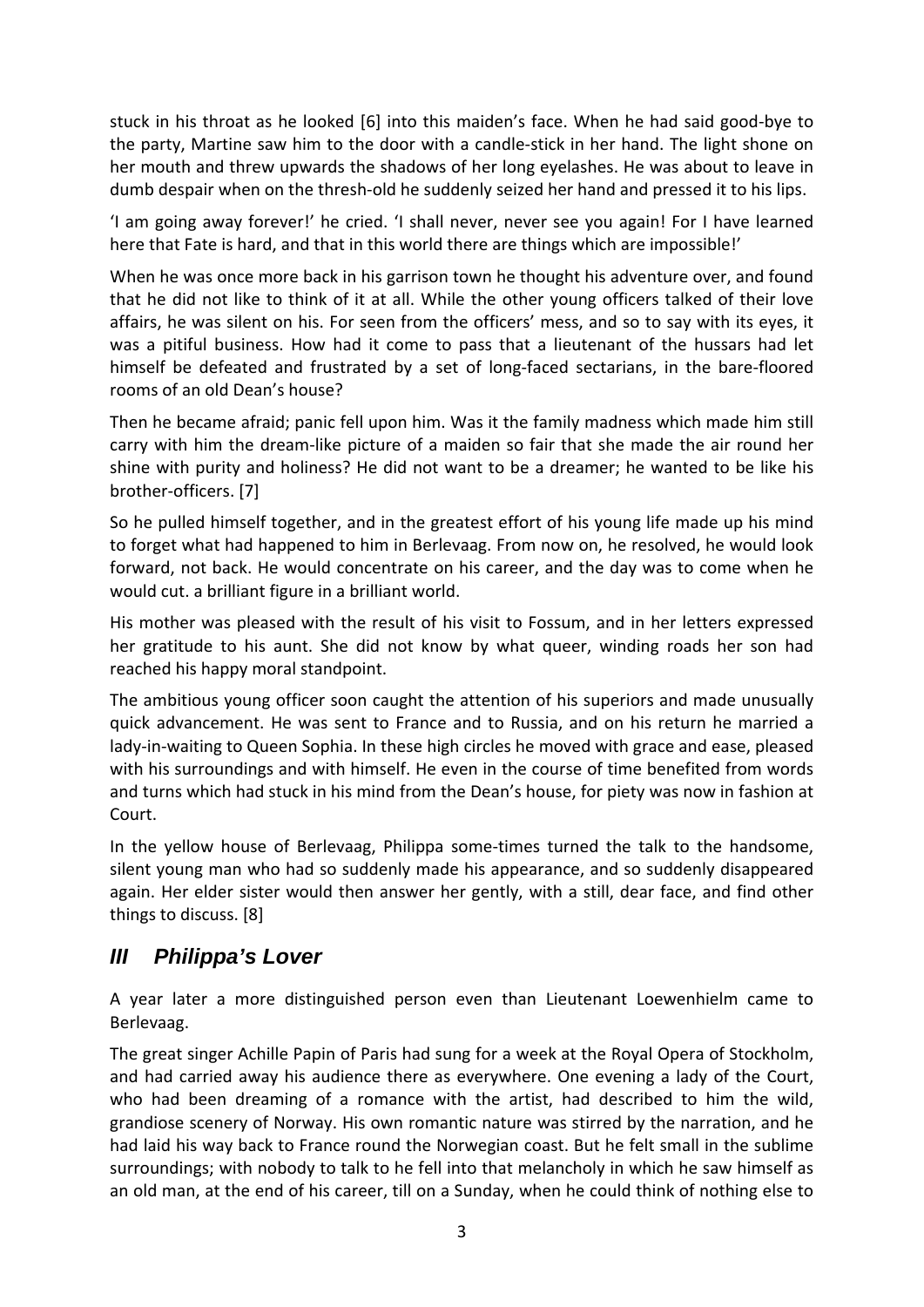do, he went to church and heard Philippa sing.

Then in one single moment he knew and understood all. For here were the snowy summits, the wild flowers and the white Nordic nights, translated into his own language of music, and brought him in a young woman's voice. Like Lorens Loewenhielm he had a vision.

'Almighty God,' he thought, 'Thy power is without end, and Thy mercy reacheth unto the clouds! And here is a prima donna of the opera who will lay Paris at her feet.' [9]

Achille Papin at this time was a handsome man of forty, with curly black hair and a red mouth. The idolization of nations had not spoilt him; he was a kind‐hearted person and honest toward himself.

He went straight to the yellow house, gave his name – which told the Dean nothing – and explained that he was staying in Berlevaag for his health, and the while would be happy to take on the young lady as a pupil.

He did not mention the Opera of Paris, but described at length how beautifully Miss Philippa would come to sing in church, to the glory of God.

For a moment he forgot himself, for when the Dean asked whether he was a Roman Catholic he answered according to truth, and the old clergyman, who had never seen a live Roman Catholic, grew a little pale. All the same the Dean was pleased to speak French, which reminded him of his young days when he had studied the works of the great French Lutheran writer, Lefevre d'Etaples. And as nobody could long withstand Achille Papin when he had really set his heart on a matter, in the end the father gave his consent, and remarked to his daughter: 'God's paths run across the sea and the snowy mountains, where man's eye sees no track.'

So the great French singer and the young Norwegian novice set to work together. Achille's expectation grew [10] into certainty and his certainty into ecstasy. He thought: 'I have been wrong in believing that I was growing old. My greatest triumphs are before me! The world will once more believe in miracles when she and I sing together!'

After a while he could not keep his dreams to himself, but told Philippa about them.

She would, he said, rise like a star above any diva of the past or present. The Emperor and Empress, the Princes, great ladies and *bels esprits* of Paris would listen to her, and shed tears. The common people too would worship her, and she would bring consolation and strength to the wronged and oppressed. When she left the Grand Opera upon her master's arm, the crowd would unharness her horses, and themselves draw her to the Café Anglais, where a magnificent supper awaited her.

Philippa did not repeat these prospects to her father or her sister, and this was the first time in her life that she had had a secret from them.

The teacher now gave his pupil the part of Zerlina in Mozart's opera *Don Giovanni* to study. He himself, as often before, sang Don Giovanni's part.

He had never in his life sung as now. In the duet of the second act – which is called the seduction duet – he was swept off his feet by the heavenly music and the heavenly voices. As the last melting note died away he seized Philippa's hands, drew her toward him and kissed her [11] solemnly, as a bridegroom might kiss his bride before the altar. Then he let her go. For the moment was too sublime for any further word or movement; Mozart himself was looking down on the two.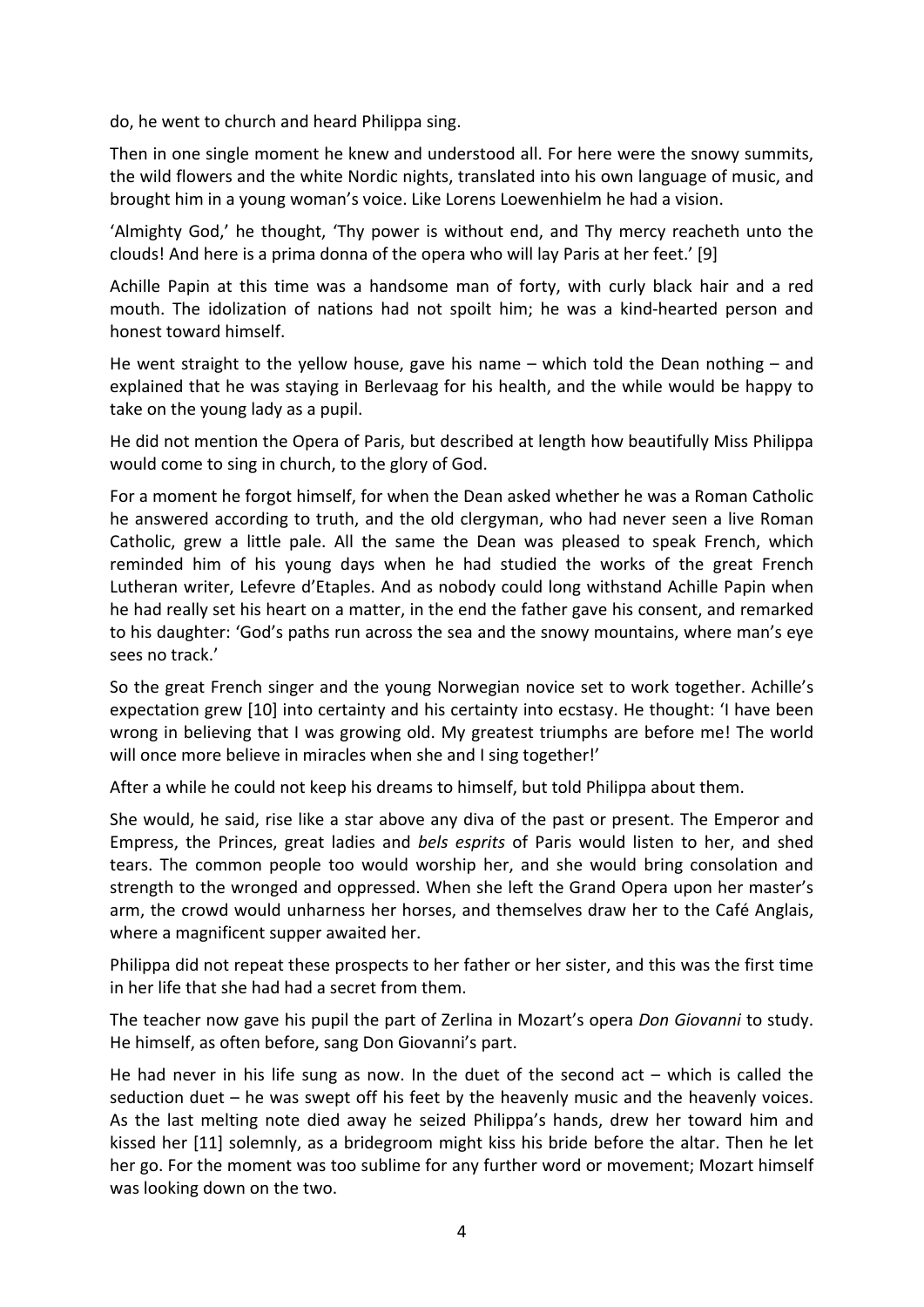Philippa went home, told her father that she did not want any more singing lessons and asked him to write and tell Monsieur Papin so.

The Dean said: 'And God's paths run across the rivers, my child.'

When Achille got the Dean's letter he sat immovable for an hour. He thought: 'I have been wrong. My day is over. Never again shall I be the divine Papin. And this poor weedy garden of the world has lost its nightingale!'

A little later he thought: 'I wonder what is the matter with that hussy? Did I kiss her, by any chance?'

In the end he thought: 'I have lost my life for a kiss, and I have no remembrance at all of the kiss! Don Giovanni kissed Zerlina, and Achille Papin pays for it! Such is the fate of the artist!'

In the Dean's house Martine felt that the matter was deeper than it looked, and searched her sister's face. For a moment, slightly trembling, she too imagined that the Roman Catholic gentleman might have tried to kiss Philippa. She did not imagine that her sister might have been surprised and frightened by something in her own nature.

Achille Papin took the first boat from Berlevaag. [12]

Of this visitor from the great world the sisters spoke but little; they lacked the words with which to discuss him.

#### *IV A Letter from Paris*

Fifteen years later, on a rainy June night of 1871, the bell-rope of the yellow house was pulled violently three times. The mistresses of the house opened the door to a massive, dark, deadly pale woman with a bundle on her arm, who stared at them, took a step forward and fell down on the doorstep in a dead swoon. When the frightened ladies had restored her to life she sat up, gave them one more glance from her sunken eyes and, all the time without a word, fumbled in her wet clothes and brought out a letter which she handed to them.

The letter was addressed to them all right, but it was written in French. The sisters put their heads together and read it. It ran as follows:

Ladies!

Do you remember me? Ah, when I think of you I have the heart filled with wild liliesof-the-valley! Will the memory of a Frenchman's devotion bend your hearts to save the life of a Frenchwoman? [13]

The bearer of this letter, Madame Babette Hersant, like my beautiful Empress herself, has had to flee from Paris. Civil war has raged in our streets. French hands have shed French blood. The noble Communards, standing up for the Rights of Man, have been crushed and annihilated. Madame Hersant's husband and son, both eminent ladies' hairdressers, have been shot. She herself was arrested as a Pétroleuse – (which word is used here for women who set fire to houses with petroleum) – and has narrowly escaped the blood‐stained hands of General Galliffet. She has lost all she possessed and dares not remain in France.

A nephew of hers is cook to the boat *Anna Colbioernsson*, bound for Christiania – (as I believe, the capital of Norway) – and he has obtained shipping opportunity for his aunt. This is now her last sad resort!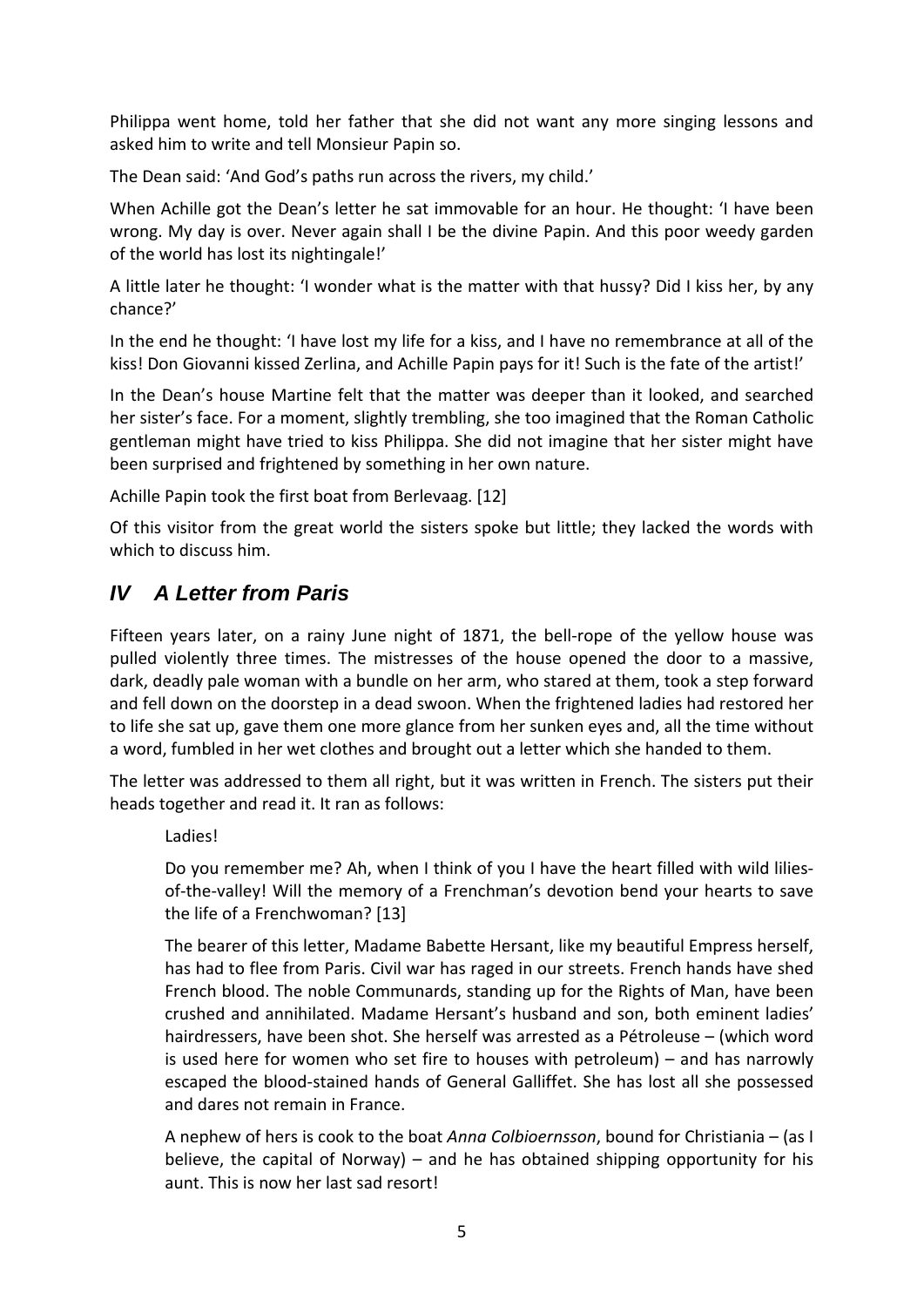Knowing that I was once a visitor to your magnificent country she comes to me, asks me if there be any good people in Norway and begs me, if it be so, to supply her with a letter to them. The two words of 'good people' immediately bring before my eyes your picture, sacred to my heart. I send her to you. How she is to get from Christiania to Berlevaag I know not, having for‐gotten the map of Norway. But she is a Frenchwoman, and you will find that in her misery she has still got resourcefulness, majesty and true stoicism. [14]

I envy her in her despair: she is to see your faces.

As you receive her mercifully, send a merciful thought back to France.

For fifteen years, Miss Philippa, I have grieved that your voice should never fill the Grand Opera of Paris. When tonight I think of you, no doubt surrounded by a gay and loving family, and of myself gray, lonely, forgotten by those who once applauded and adored me, I feel that you may have chosen the better part in life. What is fame? What is glory? The grave awaits us all!

And yet, my lost Zerlina, and yet, soprano of the snow! As I write this I feel that the grave is not the end. In Paradise I shall hear your voice again. There you will sing, without fears or scruples, as God meant you to sing. There you will be the great artist that God meant you to be. Ah! how you will enchant the angels.

Babette can cook.

Deign to receive, my ladies, the humble homage of the friend who was once

Achille Papin

At the bottom of the page, as a P.S. were neatly printed the first two bars of the duet between Don Giovanni and Zerlina, like this: [15]



The two sisters till now had kept only a small servant of fifteen to help them in the house and they felt that they could not possibly afford to take on an elderly, experienced housekeeper. But Babette told them that she would serve Monsieur Papin's good people for nothing, and that she would take service with nobody else. If they sent her away she must die. Babette remained in the house of the Dean's daughters for twelve years, until the time of this tale.

#### *V Still Life*

Babette had arrived haggard and wild‐eyed like a hunted animal, but in her new, friendly surroundings she soon acquired all the appearance of a respectable and trusted servant. She had appeared to be a beggar; she turned out to be a conqueror. Her quiet countenance and her steady, deep glance had magnetic qualities; under her eyes things moved, noiselessly, into their proper places. [16]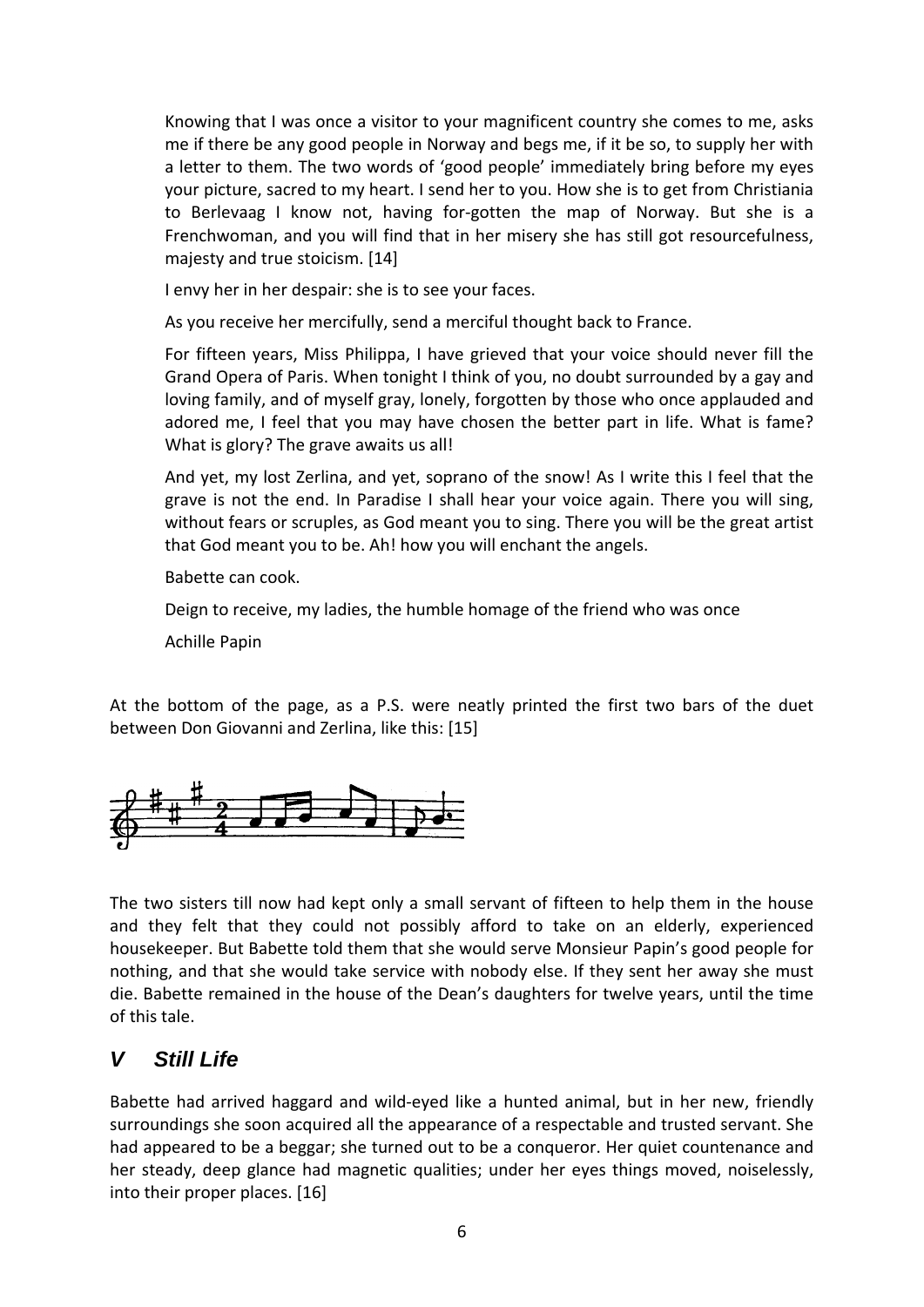Her mistresses at first had trembled a little, just as the Dean had once done, at the idea of receiving a Papist under their roof. But they did not like to worry a hard-tried fellow-creature with catechization; neither were they quite sure of their French. They silently agreed that the example of a good Lutheran life would be the best means of converting their servant. In this way Babette's presence in the house became, so to say, a moral spur to its inhabitants.

They had distrusted Monsieur Papin's assertion that Babette could cook. In France, they knew, people ate frogs. They showed Babette how to prepare a split cod and an ale-andbread‐soup; during the demonstration the Frenchwoman's face became absolutely expression‐less. But within a week Babette cooked a split cod and an ale‐and‐bread‐soup as well as anybody born and bred in Berlevaag.

The idea of French luxury and extravagance next had alarmed and dismayed the Dean's daughters. The first day after Babette had entered their service they took her before them and explained to her that they were poor and that to them luxurious fare was sinful. Their own food must be as plain as possible; it was the soup‐pails and baskets for their poor that signified. Babette nodded her head; as a girl, she informed her ladies, she had been cook to an old priest who was a [17] saint. Upon this the sisters resolved to surpass the French priest in asceticism. And they soon found that from the day when Babette took over the housekeeping its cost was miraculously reduced, and the soup‐pails and baskets acquired a new, mysterious power to stimulate and strengthen their poor and sick.

The world outside the yellow house also came to acknowledge Babette's excellence. The refugee never learned to speak the language of her new country, but in her broken Norwegian she beat down the prices of Berlevaag's flintiest tradesmen. She was held in awe on the quay and in the marketplace.

The old Brothers and Sisters, who had first looked askance at the foreign woman in their midst, felt a happy change in their little sisters' life, rejoiced at it and benefited by it. They found that troubles and cares had been conjured away from their existence, and that now they had money to give away, time for the confidences and complaints of their old friends and peace for meditating on heavenly matters. In the course of time not a few of the brotherhood included Babette's name in their prayers, and thanked God for the speechless stranger, the dark Martha in the house of their two fair Marys. The stone which the builders had almost refused had become the headstone of the corner.

The ladies of the yellow house were the only ones to [18] know that their cornerstone had a mysterious and alarming feature to it, as if it was somehow related to the Black Stone of Mecca, the Kaaba itself.

Hardly ever did Babette refer to her past life. When in early days the sisters had gently condoled her upon her losses, they had been met with that majesty and stoicism of which Monsieur Papin had written. 'What will you ladies?' she had answered, shrugging her shoulders. 'It is Fate.'

But one day she suddenly informed them that she had for many years held a ticket in a French lottery, and that a faithful friend in Paris was still renewing it for her every year. Some time she might win the grand prix of ten thousand francs. At that they felt that their cook's old carpetbag was made from a magic carpet; at a given moment she might mount it and be carried off, back to Paris.

And it happened when Martine or Philippa spoke to Babette that they would get no answer, and would wonder if she had even heard what they said. They would find her in the kitchen,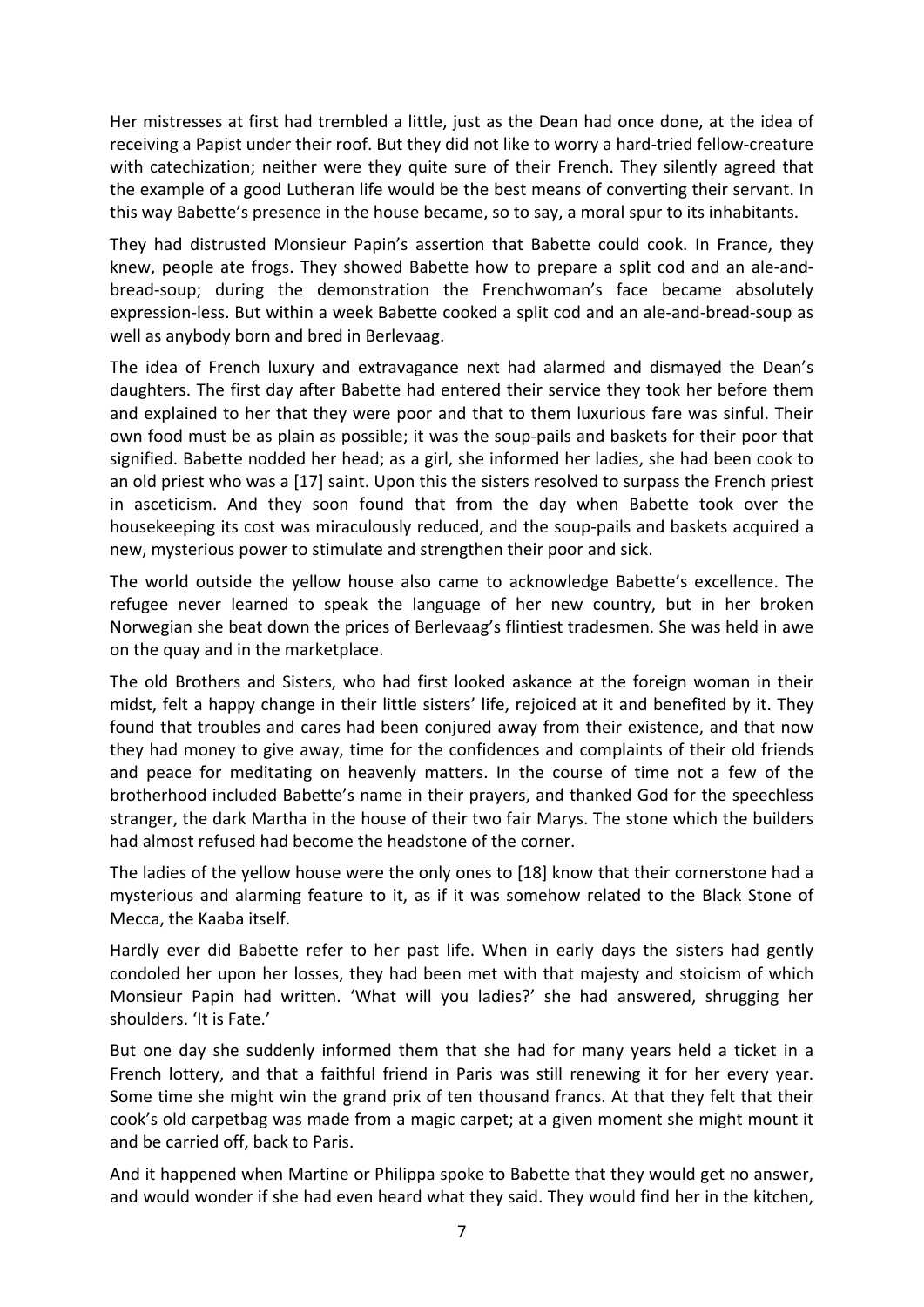her elbows on the table and her temples on her hands, lost in the study of a heavy black book which they secretly suspected to be a popish prayer‐book. Or she would sit immovable on the three‐legged kitchen chair, her strong hands in her lap and her dark eyes wide open, as enigmatical and fatal as a [19] Pythia upon her tripod. At such moments they realized that Babette was deep, and that in the soundings of her being there were passions, there were memories and longings of which they knew nothing at all.

A little cold shiver ran through them, and in their hearts they thought: 'Perhaps after all she had indeed been a Pétroleuse.'

#### *VI Babette's Good Luck*

The fifteenth of December was the Dean's hundredth anniversary.

His daughters had long been looking forward to this day and had wished to celebrate it, as if their dear father were still among his disciples. Therefore it had been to them a sad and incomprehensible thing that in this last year discord and dissension had been raising their heads in his flock. They had endeavored to make peace, but they were aware that they had failed. It was as if the fine and lovable vigor of their father's personality had been evaporating, the way Hoffmann's anodyne will evaporate when left on the shelf in a bottle without a cork. And his departure had left the door ajar to things hitherto unknown to the two sisters, much younger than his spiritual children. From a past half a century back, [20] when the unshepherded sheep had been running astray in the mountains, uninvited dismal guests pressed through the opening on the heels of the worshippers and seemed to darken the little rooms and to let in the cold. The sins of old Brothers and Sisters came, with late piercing repentance like a toothache, and the sins of others against them came back with bitter resentment, like a poisoning of the blood.

There were in the congregation two old women who before their conversion had spread slander upon each other, and thereby to each other ruined a marriage and an inheritance. Today they could not remember happenings of yesterday or a week ago, but they remembered this forty-year-old wrong and kept going through the ancient accounts; they scowled at each other. There was an old Brother who suddenly called to mind how another Brother, forty‐five years ago, had cheated him in a deal; he could have wished to dismiss the matter from his mind, but it stuck there like a deep-seated, festering splinter. There was a gray, honest skipper and a furrowed, pious widow, who in their young days, while she was the wife of another man, had been sweethearts. Of late each had begun to grieve, while shifting the bur‐den of guilt from his own shoulders to those of the other and back again, and to worry about the possible terrible consequences, through all eternity, to himself, [21] brought upon him by one who had pretended to hold him dear. They grew pale at the meetings in the yellow house and avoided each other's eyes.

As the birthday drew nearer, Martine and Philippa felt the responsibility growing heavier. Would their ever-faithful father look down to his daughters and call them by name as unjust stewards? Between them they talked matters over and repeated their father's saying: that God's paths were running even across the salt sea, and the snow-clad mountains, where man's eye sees no track.

One day of this summer the post brought a letter from France to Madame Babette Hersant. This in itself was a surprising thing, for during these twelve years Babette had received no letter. What, her mistresses wondered, could it contain? They took it into the kitchen to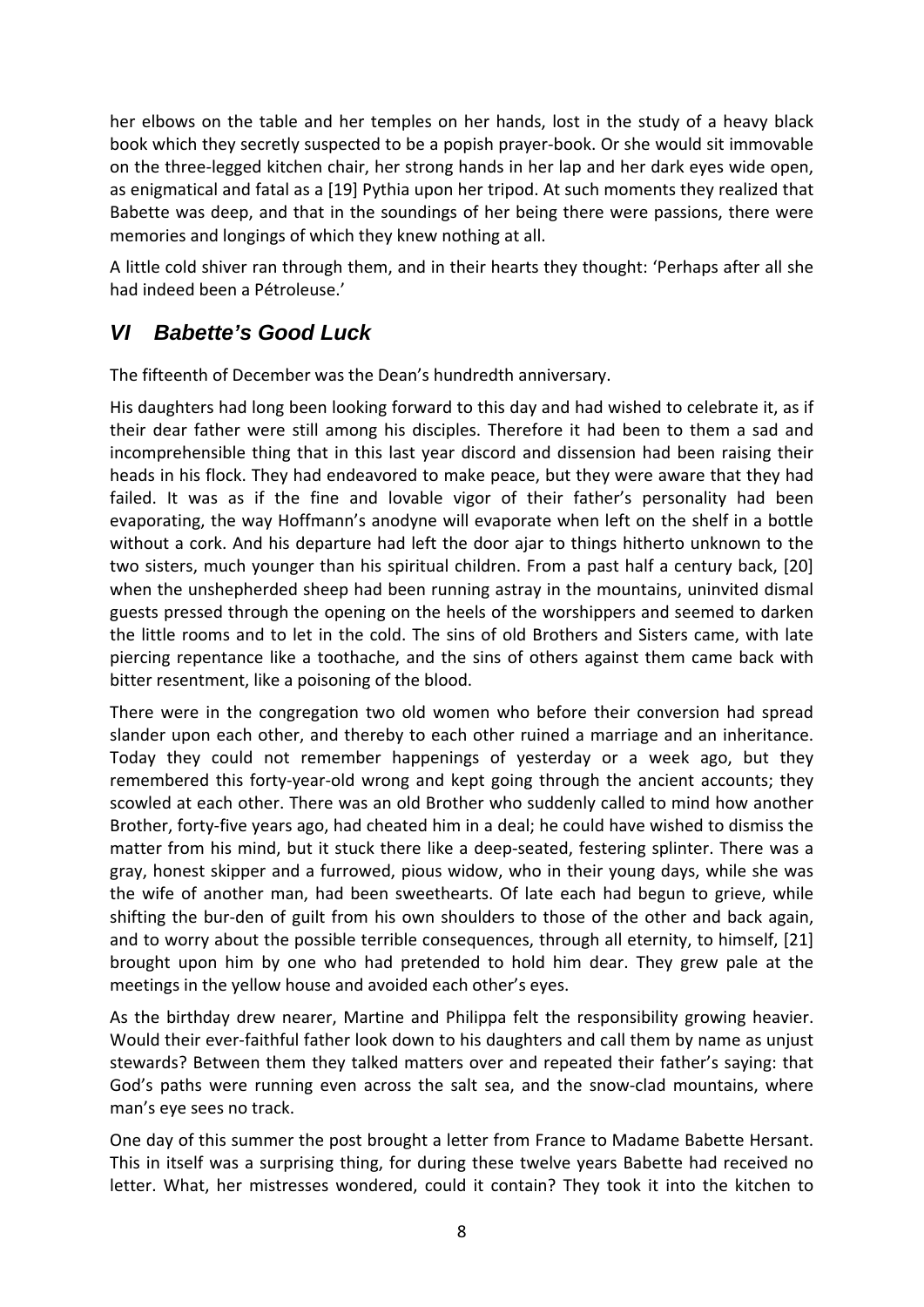watch her open and read it. Babette opened it, read it, lifted her eyes from it to her ladies' faces and told them that her number in the French lottery had come out. She had won ten thousand francs.

The news made such an impression on the two sisters that for a full minute they could not speak a word. They themselves were used to receiving their modest pension in small instalments; it was difficult to them even to imagine the sum of ten thousand francs in a pile. Then they pressed Babette's hand, their own hands [22] trembling a little. They had never before pressed the hand of a person who the moment before had come into possession of ten thousand francs.

After a while they realized that the happenings concerned themselves as well as Babette. The country of France, they felt, was slowly rising before their servant's horizon, and correspondingly their own existence was sinking beneath their feet. The ten thousand francs which made her rich – how poor did they not make the house she had served! One by one old forgotten cares and worries began to peep out at them from the four corners of the kitchen. The congratulations died on their lips, and the two pious women were ashamed of their own silence.

During the following days they announced the news to their friends with joyous faces, but it did them good to see these friends' faces grow sad as they listened to them. Nobody, it was felt in the Brotherhood, could really blame Babette: birds will return to their nests and human beings to the country of their birth. But did that good and faithful servant realize that in going away from Berlevaag she would be leaving many old and poor people in distress? Their little sisters would have no more time for the sick and sorrowful. Indeed, indeed, lotteries were ungodly affairs.

In due time the money arrived through offices in [23] Christiania and Berlevaag. The two ladies helped Babette to count it, and gave her a box to keep it in. They handled, and became familiar with, the ominous bits of paper.

They dared not question Babette upon the date of her departure. Dared they hope that she would remain with them over the fifteenth of December?

The mistresses had never been quite certain how much of their private conversation the cook followed or understood. So they were surprised when on a September evening Babette came into the drawing room, more humble or subdued than they had ever seen her, to ask a favor. She begged them, she said, to let her cook a celebration dinner on the Dean's birthday.

The ladies had not intended to have any dinner at all. A very plain supper with a cup of coffee was the most sumptuous meal to which they had ever asked any guest to sit down. But Babette's dark eyes were as eager and pleading as a dog's; they agreed to let her have her way. At this the cook's face lighted up.

But she had more to say. She wanted, she said, to cook a French dinner, a real French dinner, for this one time. Martine and Philippa looked at each other. They did not like the idea; they felt that they did not know what it might imply. But the very strangeness of the request disarmed them. They had no arguments [24] wherewith to meet the proposition of cooking a real French dinner.

Babette drew a long sigh of happiness, but still she did not move. She had one more prayer to make. She begged that her mistresses would allow her to pay for the French dinner with her own money.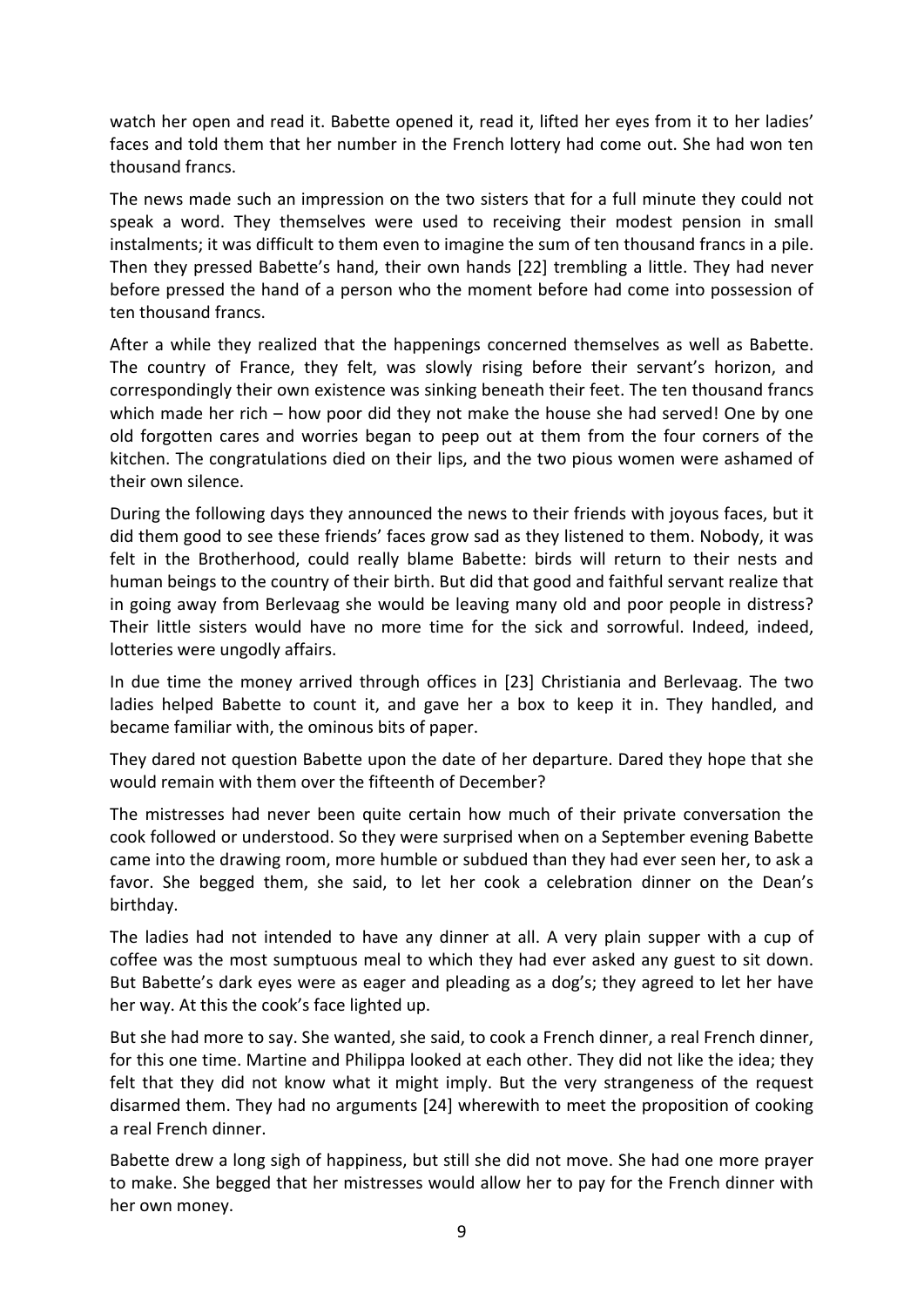'No, Babette!' the ladies exclaimed. How could she imagine such a thing? Did she believe that they would allow her to spend her precious money on food and drink – or on them? No, Babette, indeed.

Babette took a step forward. There was something formidable in the move, like a wave rising. Had she stepped forth like this, in 1871, to plant a red flag on a barricade? She spoke, in her queer Norwegian, with classical French eloquence. Her voice was like a song.

Ladies! Had she ever, during twelve years, asked you a favor? No! And why not? Ladies, you who say your prayers every day, can you imagine what it means to a human heart to have no prayer to make? What would Babette have had to pray for? Nothing! Tonight she had a prayer to make, from the bottom of her heart. Do you not then feel tonight, my ladies, that it becomes you to grant it her, with such joy as that with which the good God has granted you your own?

The ladies for a while said nothing. Babette was right; it was her first request these twelve years; very likely it [25] would be her last. They thought the matter over. After all, they told themselves, their cook was now better off than they, and a dinner could make no difference to a person who owned ten thousand francs.

Their consent in the end completely changed Babette. They saw that as a young woman she had been beautiful. And they wondered whether in this hour they themselves had not, for the very first time, become to her the 'good people' of Achille Papin's letter.

#### *VII The Turtle*

In November Babette went for a journey.

She had preparations to make, she told her mistresses, and would need a leave of a week or ten days. Her nephew, who had once got her to Christiania, was still sailing to that town; she must see him and talk things over with him. Babette was a bad sailor; she had spoken of her one sea‐voyage, from France to Norway, as of the most horrible experience of her life. Now she was strangely collected; the ladies felt that her heart was already in France.

After ten days she came back to Berlevaag.

Had she got things arranged as she wished? the ladies asked. Yes, she answered, she had seen her nephew and [26] given him a list of the goods which he was to bring her from France. To Martine and Philippa this was a dark saying, but they did not care to talk of her departure, so they asked her no more questions.

Babette was somewhat nervous during the next weeks. But one December day she triumphantly announced to her mistresses that the goods had come to Christiania, had been transshipped there, and on this very day had arrived at Berlevaag. She had, she added, engaged an old man with a wheelbarrow to have them conveyed from the harbor to the house.

But what goods, Babette? the ladies asked. Why, Mesdames, Babette replied, the ingredients for the birthday dinner. Praise be to God, they had all arrived in good condition from Paris.

By this time Babette, like the bottled demon of the fairy tale, had swelled and grown to such dimensions that her mistresses felt small before her. They now saw the French dinner coming upon them, a thing of incalculable nature and range. But they had never in their life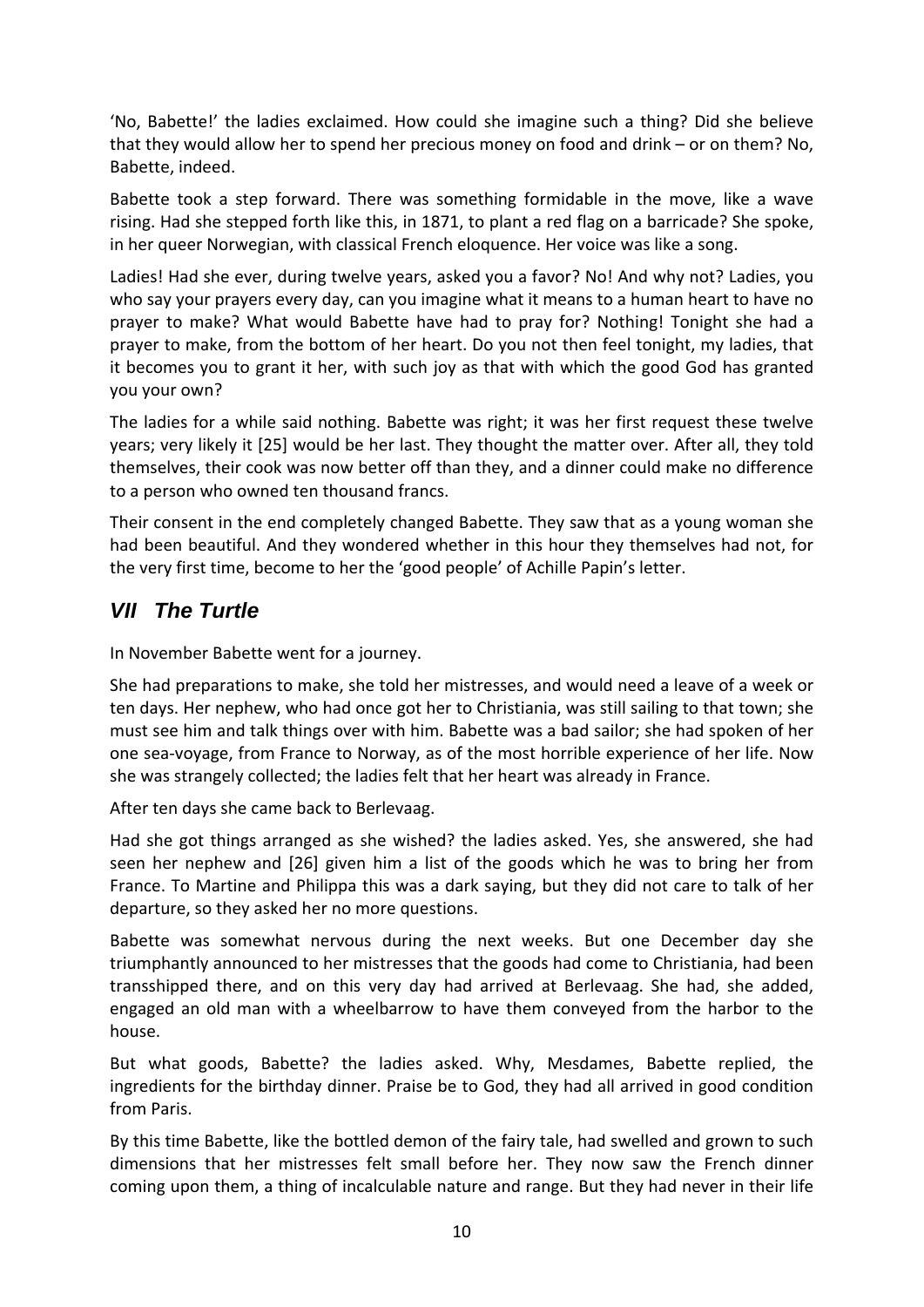broken a promise; they gave themselves into their cook's hands.

All the same when Martine saw a barrow load of bottles wheeled into the kitchen, she stood still. She touched the bottles and lifted up one. 'What is there in this bottle, Babette?' she asked in a low voice. 'Not wine?' [27] 'Wine, Madame!' Babette answered. 'No, Madame. It is a Clos Vougeot 1846!' After a moment she added: 'From Philippe, in Rue Montorgueil!' Martine had never suspected that wines could have names to them, and was put to silence.

Late in the evening she opened the door to a ring, and was once more faced with the wheelbarrow, this time with a red-haired sailor-boy behind it, as if the old man had by this time been worn out. The youth grinned at her as he lifted a big, undefinable object from the bar‐row. In the light of the lamp it looked like some greenish‐black stone, but when set down on the kitchen floor it suddenly shot out a snake‐like head and moved it slightly from side to side. Martine had seen pictures of tortoises, and had even as a child owned a pet tortoise, but this thing was monstrous in size and terrible to behold. She backed out of the kitchen without a word.

She dared not tell her sister what she had seen. She passed an almost sleepless night; she thought of her father and felt that on his very birthday she and her sis‐ter were lending his house to a witches' sabbath. When at last she fell asleep she had a terrible dream, in which she saw Babette poisoning the old Brothers and Sisters, Philippa and herself.

Early in the morning she got up, put on her gray [28] cloak and went out in the dark street. She walked from house to house, opened her heart to her Brothers and Sisters, and confessed her guilt. She and Philippa, she said, had meant no harm; they had granted their servant a prayer and had not foreseen what might come of it. Now she could not tell what, on her father's birthday, her guests would be given to eat or drink. She did not actually mention the turtle, but it was present in her face and voice.

The old people, as has already been told, had all known Martine and Philippa as little girls; they had seen them cry bitterly over a broken doll. Martine's tears brought tears into their own eyes. They gathered in the afternoon and talked the problem over.

Before they again parted they promised one another that for their little sisters' sake they would, on the great day, be silent upon all matters of food and drink Nothing that might be set before them, be it even frogs or snails, should wring a word from their lips.

'Even so,' said a white‐bearded Brother, 'the tongue is a little member and boasteth great things. The tongue can no man tame; it is an unruly evil, full of deadly poison. On the day of our master we will cleanse our tongues of all taste and purify them of all delight or disgust of the senses, keeping and preserving them for the higher things of praise and thanksgiving.' [29]

So few things ever happened in the quiet existence of the Berlevaag brotherhood that they were at this moment deeply moved and elevated. They shook hands on their vow, and it was to them as if they were doing so before the face of their Master.

#### *VIII The Hymn*

On Sunday morning it began to snow. The white flakes fell fast and thick; the small windowpanes of the yellow house became pasted with snow.

Early in the day a groom from Fossum brought the two sisters a note. Old Mrs Loewenhielm still resided in her country house. She was now ninety years old and stone‐deaf, and she had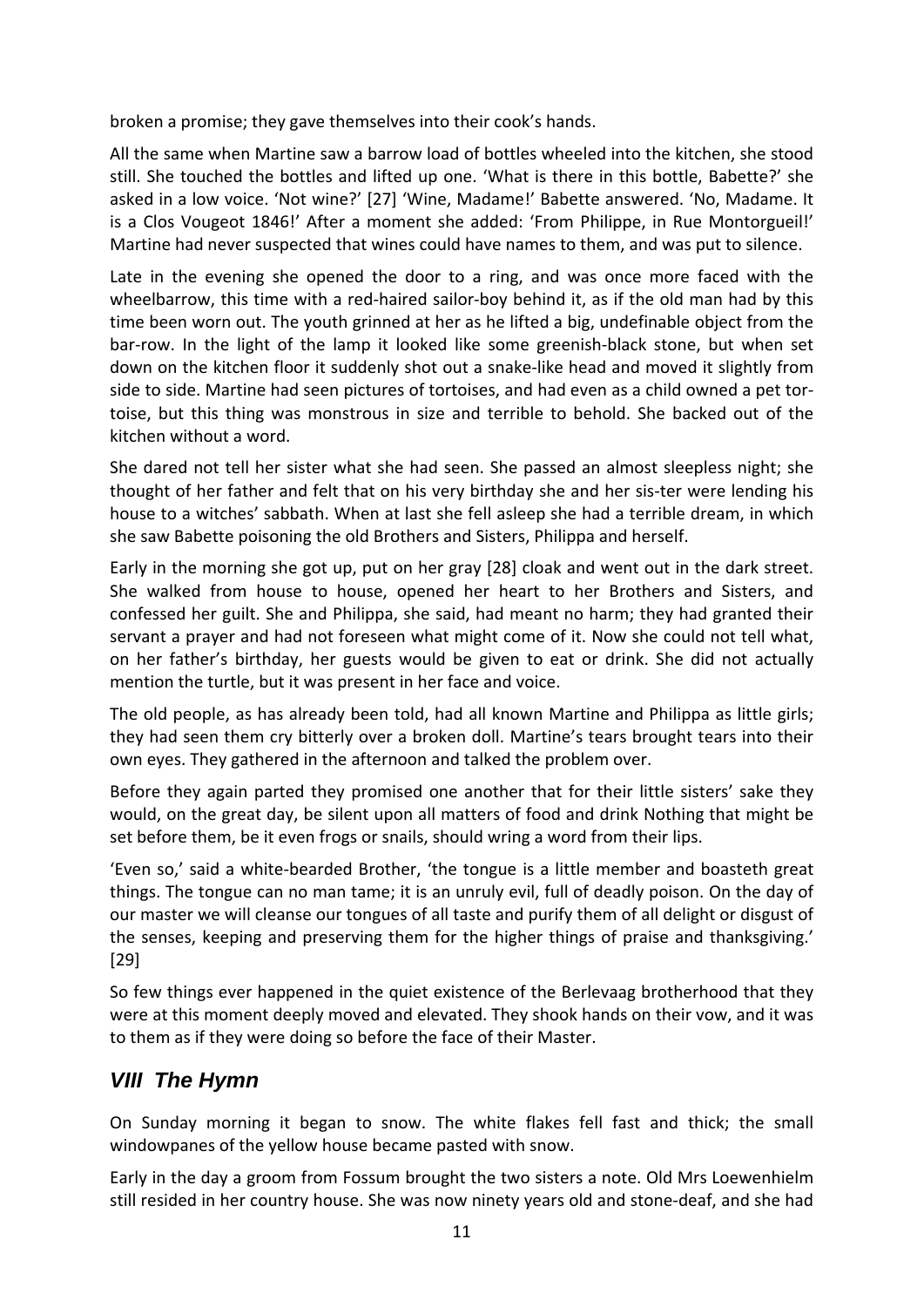lost all sense of smell or taste. But she had been one of the Dean's first supporters, and neither her infirmity nor the sledge journey would keep her from doing honor to his memory. Now, she wrote, her nephew, General Lorens Loewenhielm, had unexpectedly come on a visit; he had spoken with deep veneration of the Dean, and she begged permission to bring him with her. It would do him good, for the dear boy seemed to be in somewhat low spirits.

Martine and Philippa at this remembered the young officer and his visits; it relieved their present anxiety to [30] talk of old happy days. They wrote back that General Loewenhielm would be welcome. They also called in Babette to inform her that they would now be twelve for dinner; they added that their latest guest had lived in Paris for several years. Babette seemed pleased with the news, and assured them that there would be food enough.

The hostesses made their little preparations in the sitting room. They dared not set foot in the kitchen, for Babette had mysteriously nosed out a cook's mate from a ship in the harbor – the same boy, Martine realized, who had brought in the turtle – to assist her in the kitchen and to wait at table, and now the dark woman and the red-haired boy, like some witch with her familiar spirit, had taken possession of these regions. The ladies could not tell what fires had been burning or what cauldrons bubbling there from before daybreak.

Table linen and plate had been magically mangled and polished, glasses and decanters brought, Babette only knew from where. The Dean's house did not possess twelve dining‐ room chairs, the long horse‐hair‐covered sofa had been moved from the parlor to the dining room, and the parlor, ever sparsely furnished, now looked strangely bare and big without it.

Martine and Philippa did their best to embellish the domain left to them. Whatever troubles might be in [31] wait for their guests, in any case they should not be cold; all day the sisters fed the towering old stove with birch-knots. They hung a garland of juniper round their father's portrait on the wall, and placed candlesticks on their mother's small working table beneath it they burned juniper‐twigs to make the room smell nice. The while they wondered if in this weather the sledge from Fossum would get through. In the end they put on their old black best frocks and their confirmation gold crosses. They sat down, folded their hands in their laps and committed themselves unto God.

The old Brothers and Sisters arrived in small groups and entered the room slowly and solemnly.

This low room with its bare floor and scanty furniture was dear to the Dean's disciples. Outside its windows lay the great world. Seen from in here the great world in its winter‐ whiteness was ever prettily bordered in pink, blue and red by the row of hyacinths on the window-sills. And in summer, when the windows were open, the great world had a softly moving frame of white muslin curtains to it.

Tonight the guests were met on the doorstep with warmth and sweet smell, and they were looking into the face of their beloved Master, wreathed with ever-green. Their hearts like their numb fingers thawed.

One very old Brother, after a few moments' silence, [32] in his trembling voice struck up one of the Master's own hymns:

*'Jerusalem, my happy home name ever dear to me ...'*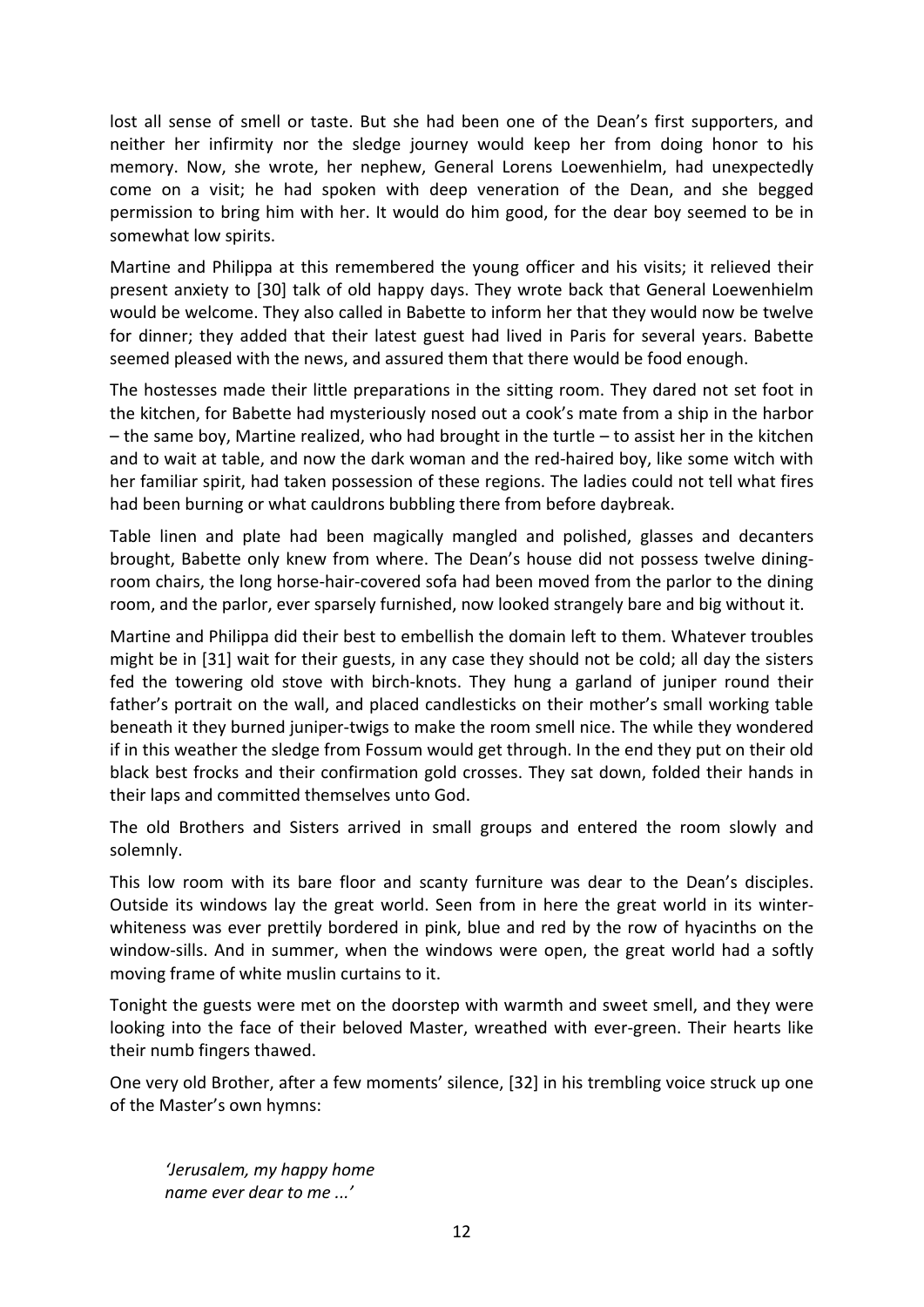One by one the other voices fell in, thin quivering women's voices, ancient seafaring Brothers' deep growls, and above them all Philippa's dear soprano, a little worn with age but still angelic. Unwittingly the choir had seized one another's hands. They sang the hymn to the end, but could not bear to cease and joined in another:

*'Take not thought for food or raiment careful one, so anxiously …'*

The mistresses of the house somewhat reassured by it, the words of the third verse:

*'Wouldst thou give a stone, a reptile to thy pleading child for food? ...'*

went straight to Martin's heart and inspired her with hope.

In the middle of this hymn sledge bells were heard outside; the guests from Fossum had arrived. [33]

Martine and Philippa went to receive them and saw them into the parlor. Mrs Loewenhielm with age had become quite small, her face colorless like parchment, and very still. By her side General Loewenhielm, tall, broad and ruddy, in his bright uniform, his breast covered with decorations, strutted and shone like an ornamental bird, a golden pheasant or a peacock, in this sedate party of black crows and jackdaws.

#### *IX General Loewenhielm*

General Loewenhielm had been driving from Fossum to Berlevaag in a strange mood. He had not visited this part of the country for thirty years. He had come now to get a rest from his busy life at Court, and he had found no rest. The old house of Fossum was peaceful enough and seemed somehow pathetically small after the Tuileries and the Winter Palace. But it held one dis-quieting figure: young Lieutenant Loewenhielm walked in its rooms.

General Loewenhielm saw the handsome, slim figure pass dose by him. And as he passed, the boy gave the elder man a short glance and a smile, the haughty, arrogant smile which youth gives to age. The General might have smiled back, kindly and a little sadly, as age [34] smiles at youth, if it had not been that he was really in no mood to smile; he was, as his aunt had written, in low spirits.

General Loewenhielm had obtained everything that he had striven for in life and was admired and envied by everyone. Only he himself knew of a queer fact, which jarred with his prosperous existence: that he was not perfectly happy. Something was wrong somewhere, and he carefully felt his mental self all over, as one feels a finger over to determine the place of a deep‐seated, invisible thorn.

He was in high favor with royalty; he had done well in his calling, he had friends everywhere. The thorn sat in none of these places.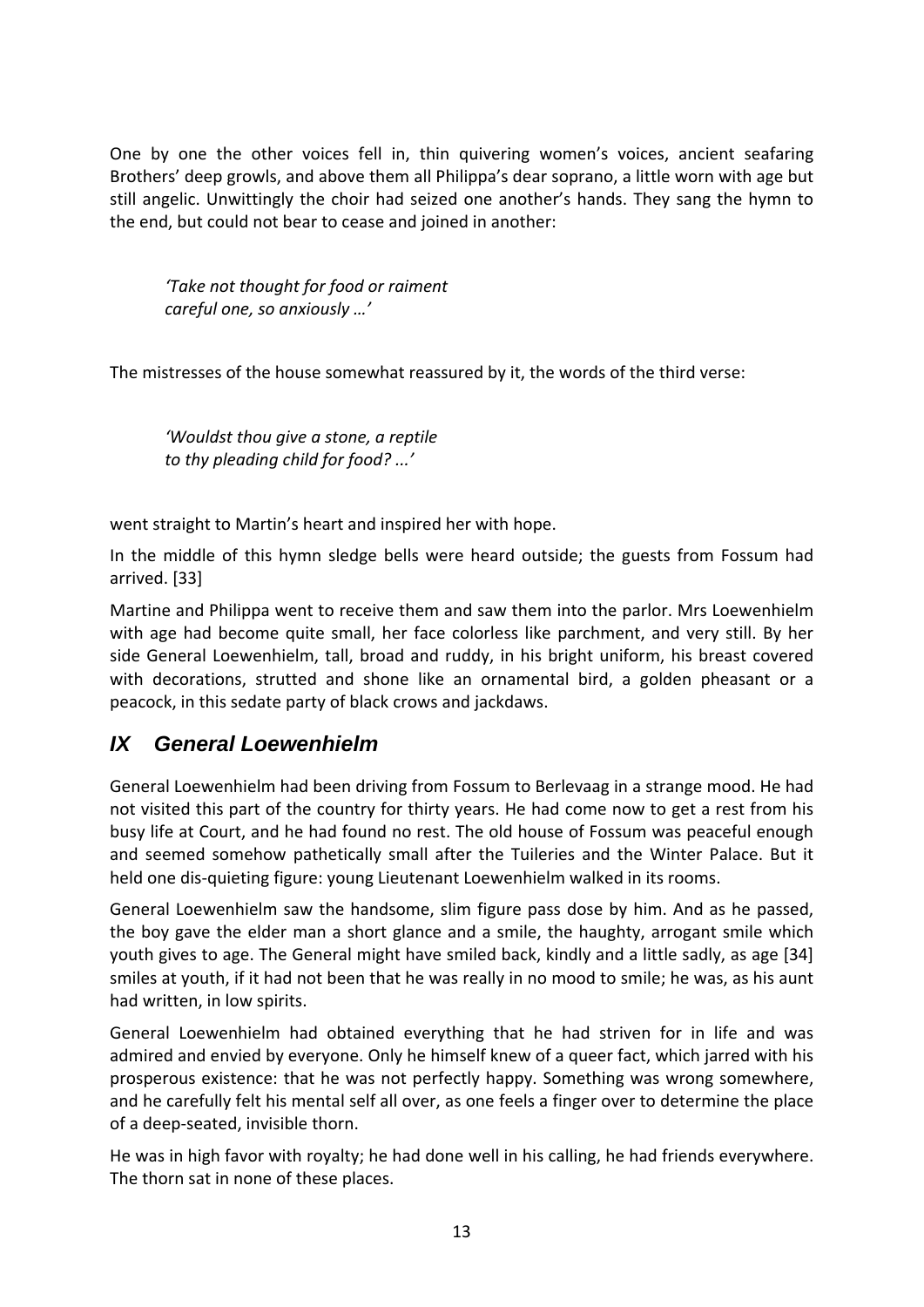His wife was a brilliant woman and still good‐looking. Perhaps she neglected her own house a little for her visits and parties; she changed her servants every three months and the General's meals at home were served unpunctually. The General, who valued good food highly in life, here felt a slight bitterness against the lady, and secretly blamed her for the indigestion from which he sometimes suffered. Still the thorn was not here either.

Nay, but an absurd thing had lately been happening to General Loewenhielm: he would find himself worrying about his immortal soul. Did he have any reason for [35] doing so? He was a moral person, loyal to his king, his wife and his friends, an example to everybody. But there were moments when it seemed to him that the world was not a moral, but a mystic, concern. He looked into the mirror, examined the row of decorations on his breast and sighed to himself 'Vanity, vanity, all is vanity!'.

The strange meeting at Fossum had compelled him to make out the balance-sheet of his life.

Young Lorens Loewenhielm had attracted dreams and fancies as a flower attracts bees and butterflies. He had fought to free himself of them; he had fled and they had followed. He had been scared of the Huldre of the family legend and had declined her invitation to come into the mountain; he had firmly refused the gift of second sight.

The elderly Lorens Loewenhielm found himself wishing that one little dream would come his way, and a gray moth of dusk look him up before nightfall. He found himself longing for the faculty of second sight, as a blind man will long for the normal faculty of vision.

Can the sum of a row of victories in many years and in many countries be a defeat? General Loewenhielm had fulfilled Lieutenant Loewenhielm's wishes and had more than satisfied his ambitions. It might be held that he had gained the whole world. And it had come to this, [36] that the stately, worldly‐wise older man now turned toward the naïve young figure to ask him, gravely, even bitterly, in what he had profited? Somewhere something had been lost.

When Mrs Loewenhielm had told her nephew of the Dean's anniversary and he had made up his mind to go with her to Berlevaag, his decision had not been an ordinary acceptance of a dinner invitation.

He would, he resolved, tonight make up his account with young Lorens Loewenhielm, who had felt himself to be a shy and sorry figure in the house of the Dean, and who in the end had shaken its dust off his riding‐boots. He would let the youth prove to him, once and for all, that thirty‐one years ago he had made the right choice. The low rooms, the haddock and the glass of water on the table before him should all be called in to bear evidence that in their milieu the existence of Lorens Loewenhielm would very soon have become sheer misery.

He let his mind stray far away. In Paris he had once won a *concours hippique* and had been feted by high French cavalry officers, princes and dukes among them. A dinner had been given in his honor at the finest restaurant of the city. Opposite him at table was a noble lady, a famous beauty whom he had long been courting. In the midst of dinner she had lifted her dark velvet [37] eyes above the rim of her champagne glass and without words had promised to make him happy. In the sledge he now all of a sudden remembered that he had then, for a second, seen Martine's face before him and had rejected it. For a while he listened to the tinkling of the sledge bells, then he smiled a little as he reflected how he would tonight come to dominate the conversation round that same table by which young Lorens Loewenhielm had sat mute.

Large snowflakes fell densely; behind the sledge the tracks were wiped out quickly. General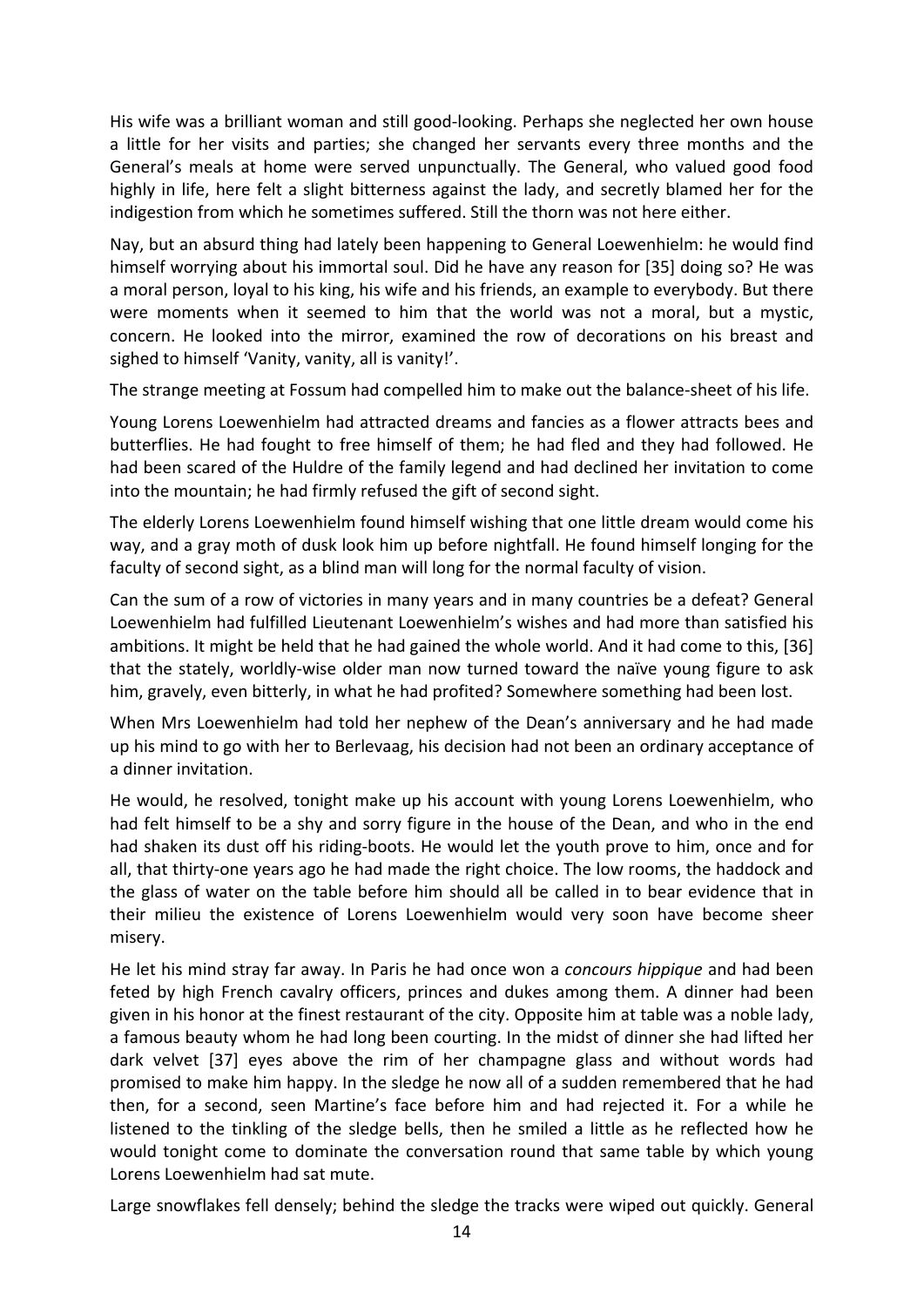Loewenhielm sat immovable by the side of his aunt, his chin sunk in the high fur collar of his coat.

#### *X Babette's Dinner*

As Babette's red-haired familiar opened the door to the dining room, and the guests slowly crossed the thresh‐old, they let go one another's hands and became silent. But the silence was sweet, for in spirit they still held hands and were still singing.

Babette had set a row of candles down the middle of the table; the small flames shone on the black coats and frocks and on the one scarlet uniform, and were reflected in clear, moist eyes. [38]

General Loewenhielm saw Martine's face in the candlelight as he had seen it when the two parted, thirty years ago. What traces would thirty years of Berlevaag life have left on it? The golden hair was now streaked with silver; the flower‐like face had slowly been turned into alabaster. But how serene was the forehead, how quietly trustful the eyes, how pure and sweet the mouth, as if no hasty word had ever passed its lips.

When all were seated, the eldest member of the congregation said grace in the Dean's own words:

*'May my food my body maintain, may my body my soul sustain, may my soul in deed and word give thanks for all things to the Lord.'*

At the word of 'food' the guests, with their old heads bent over their folded hands, remembered how they had vowed not to utter a word about the subject, and in their hearts they reinforced the vow: they would not even give it a thought! They were sitting down to a meal, well, so had people done at the wedding of Cana. And grace has chosen to manifest itself there, in the very wine, as fully as anywhere.

Babette's boy filled a small glass before each of the [39] party. They lifted it to their lips gravely, in confirmation of their resolution.

General Loewenhielm, somewhat suspicious of his wine, took a sip of it, startled, raised the glass first to his nose and then to his eyes, and sat it down bewildered. 'This is very strange!' he thought. 'Amontillado! And the finest Amontillado that I have ever tasted.' After a moment, in order to test his senses, he took a small spoonful of his soup, took a second spoonful and laid down his spoon. 'This is exceedingly strange!' he said to himself. 'For surely I am eating turtle-soup – and what turtle-soup!' He was seized by a queer kind of panic and emptied his glass.

Usually in Berlevaag people did not speak much while they were eating. But somehow this evening tongues had been loosened. An old Brother told the story of his first meeting with the Dean. Another went through that sermon which sixty years ago had brought about his conversion. An aged woman, the one to whom Martine had first confided her distress, reminded her friends how in all afflictions any Brother or Sister was ready to share the burden of any other.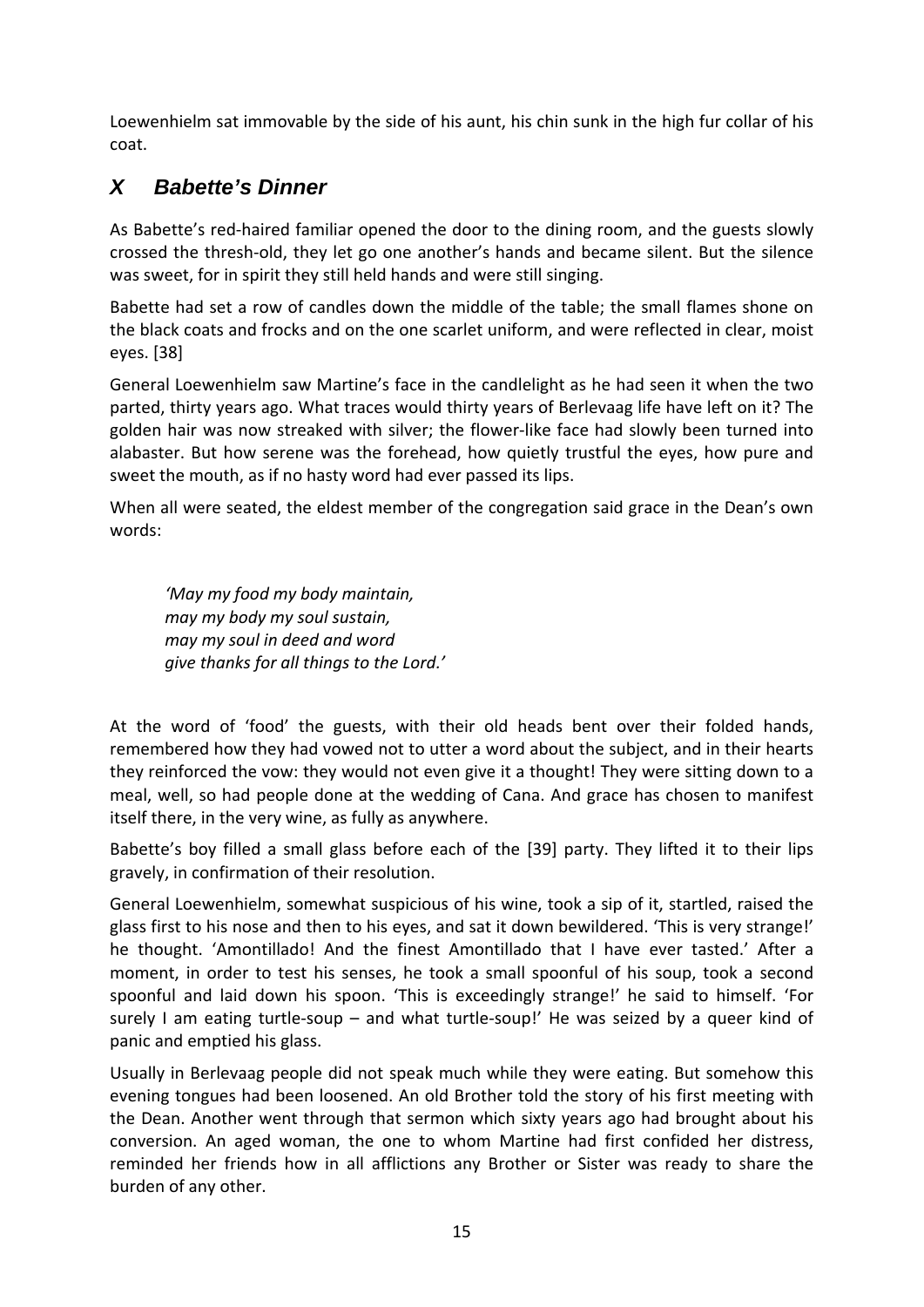General Loewenhielm, who was to dominate the conversation of the dinner table, related how the Dean's collection of sermons was a favorite book of the [40] Queen's. But as a new dish was served he was silenced. 'Incredible!' he told himself. 'It is Blinis Demidoff!' He looked round at his fellow‐diners. They were all quietly eating their Blinis Demidoff, without any sign of either surprise or approval, as if they had been doing so every day for thirty years.

A Sister on the other side of the table opened on the subject of strange happenings which had taken place while the Dean was still amongst his children, and which one might venture to call miracles. Did they remember, she asked, the time when he had promised a Christmas sermon in the village the other side of the fjord? For a fortnight the weather had been so bad that no skipper or fisherman would risk the crossing. The villagers were giving up hope, but the Dean told them that if no boat would take him, he would come to them walking upon the waves. And behold! Three days before Christmas the storm stopped, hard frost set in, and the fjord froze from shore to shore – and this was a thing which had not happened within the memory of man!

The boy once more filled the glasses. This time the Brothers and Sisters knew that what they were given to drink was not wine, for it sparkled. It must be some kind of lemonade. The lemonade agreed with their exalted state of mind and seemed to lift them off the ground, into a higher and purer sphere. [41]

General Loewenhielm again set down his glass, turned to his neighbor on the right and said to him: 'But surely this is a Veuve Cliquot 1860?' His neighbor looked at him kindly, smiled at him and made a remark about the weather.

Babette's boy had his instructions; he filled the glasses of the Brotherhood only once, but he refilled the General's glass as soon as it was emptied. The General emptied it quickly time after time. For how is a man of sense to behave when he cannot trust his senses? It is better to be drunk than mad.

Most often the people in Berlevaag during the course of a good meal would come to feel a little heavy. Tonight it was not so. The *convives* grew lighter in weight and lighter of heart the more they ate and drank. They no longer needed to remind themselves of their vow It was, they realized, when man has not only altogether forgotten but has firmly renounced all ideas of food and drink that he eats and drinks in the right spirit.

General Loewenhielm stopped eating and sat immovable. Once more he was carried back to that dinner in Paris of which he had thought in the sledge. An incredibly recherché and palatable dish had been served there; he had asked its name from his fellow diner, Colonel Galliffet, and the Colonel had smilingly told him that it was named 'Cailles en Sarcophage.' He had further told [42] him that the dish had been invented by the chef of the very café in which they were dining, a person known all over Paris as the greatest culinary genius of the age, and – most surprisingly – a woman! 'And indeed,' said Colonel Galliffet, 'this woman is now turning a dinner at the Café Anglais into a kind of love affair – into a love affair of the noble and romantic category in which one no longer distinguishes between bodily and spiritual appetite or satiety! I have, before now, fought a duel for the sake of a fair lady. For no woman in all Paris, my young friend, would I more willingly shed my blood!' General Loewenhielm turned to his neighbor on the left and said to him: 'But this is Cailles en Sarcophage!' The neighbor, who had been listening to the description of a mirade, looked at him absent-mindedly, then nodded his head and answered: 'Yes, Yes, certainly. What else would it be?'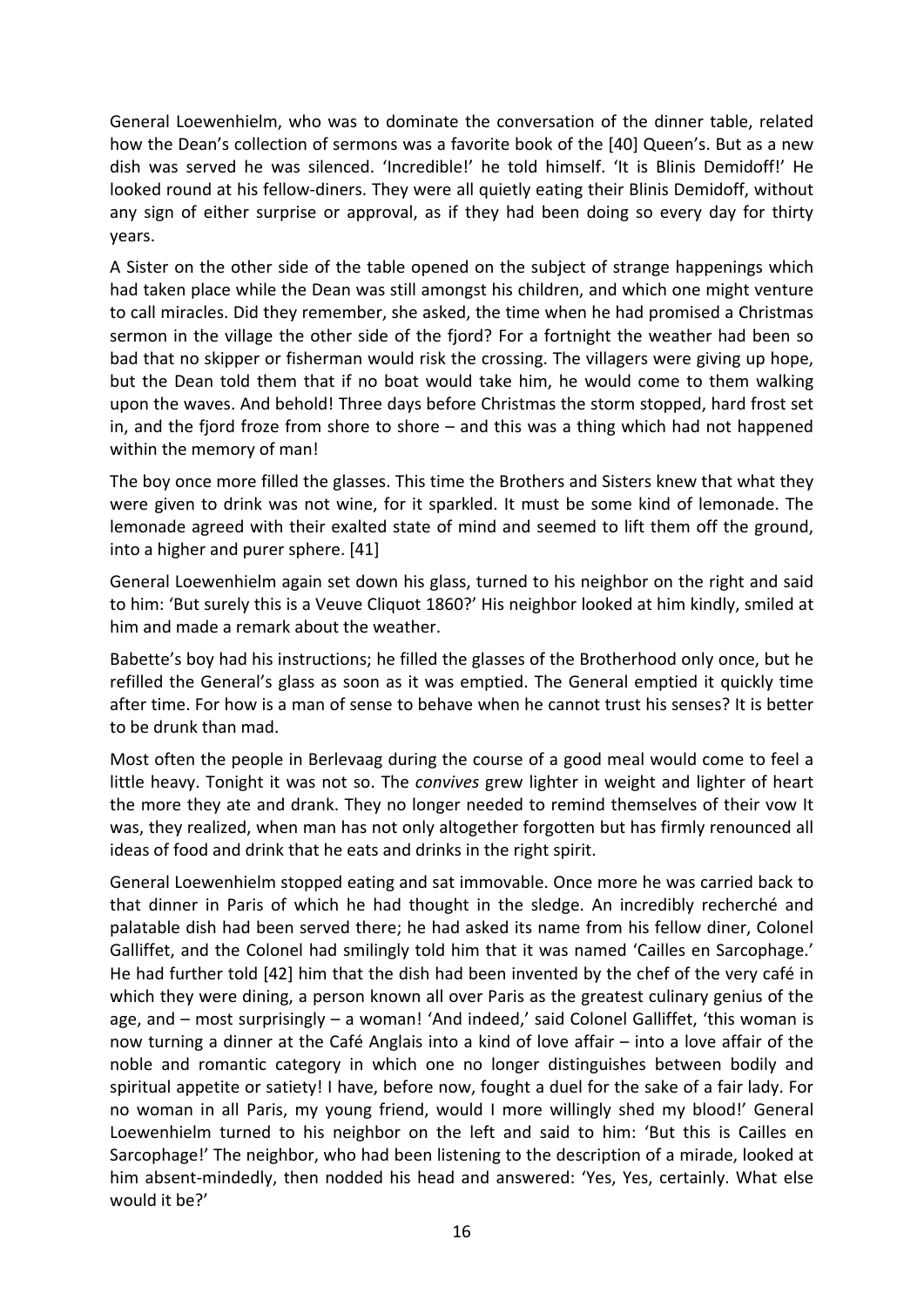From the Master's miracles the talk round the table had turned to the smaller miracles of kindliness and helpfulness daily performed by his daughters. The old Brother who had first struck up the hymn quoted the Dean's saying: 'The only things which we may take with us from our life on earth are those which we have given away!' The guests smiled – what nabobs would not the poor, simple maidens become in the next world! [43]

General Loewenhielm no longer wondered at any, thing. When a few minutes later he saw grapes, peaches and fresh figs before him, he laughed to his neighbor across the table and remarked: 'Beautiful grapes!' ; His neighbor replied: ' "And they came onto the brook of Eshcol, and cut down a branch with one duster of grapes. And they bare it two upon a staff." '

Then the General felt that the time had come to make a speech. He rose and stood up very straight.

Nobody else at the dinner table had stood up to speak. The old people lifted their eyes to the face above them in high, happy expectation. They were used to seeing sailors and vagabonds dead drunk with the crass gin of the country, but they did not recognize in a warrior and courtier the intoxication brought about by the noblest wine of the world.

#### *XI General Loewenhielm's Speech*

'Mercy and truth, my friends, have met together,' said the General. 'Righteousness and bliss shall kiss one another.'

He spoke in a dear voice which had been trained in drill grounds and had echoed sweetly in royal halls, and yet he was speaking in a manner so new to himself and [44] so strangely moving that after his first sentence he had to make a pause. For he was in the habit of forming his speeches with care, conscious of his purpose, but here, in the midst of the Dean's simple congregation, it was as if the whole figure of General Loewenhielm, his breast covered with decorations, were but a mouth‐piece for a message which meant to be brought forth.

'Man, my friends,' said General Loewenhielm, 'is frail and foolish. We have all of us been told that grace is to be found in the universe. But in our human foolishness and short‐sightedness we imagine divine grace to be finite. For this reason we tremble. . .' Never till now had the General stated that he trembled; he was genuinely surprised and even shocked at hearing his own voice proclaim the fact. 'We tremble before making our choice in life, and after having made it again tremble in fear of having chosen wrong. But the moment comes when our eyes are opened, and we see and realize that grace is infinite. Grace, my friends, demands nothing from us but that we shall await it with confidence and acknowledge it in gratitude. Grace, brothers, makes no conditions and singles out none of us in particular; grace takes us all to its bosom and proclaims general amnesty. See! that which we have chosen is given us, and that which we have refused is, also and at the same time, granted us. Ay, that which we have rejected is [45] poured upon us abundantly. For mercy and truth have met together, and righteousness and bliss have kissed one another!'

The Brothers and Sisters had not altogether understood the General's speech, but his collected and inspired face and the sound of well‐known and cherished words had seized and moved all hearts. In this way, after thirty‐one years, General Loewenhielm succeeded in dominating the conversation at the Dean's dinner table.

Of what happened later in the evening nothing definite can here be stated. None of the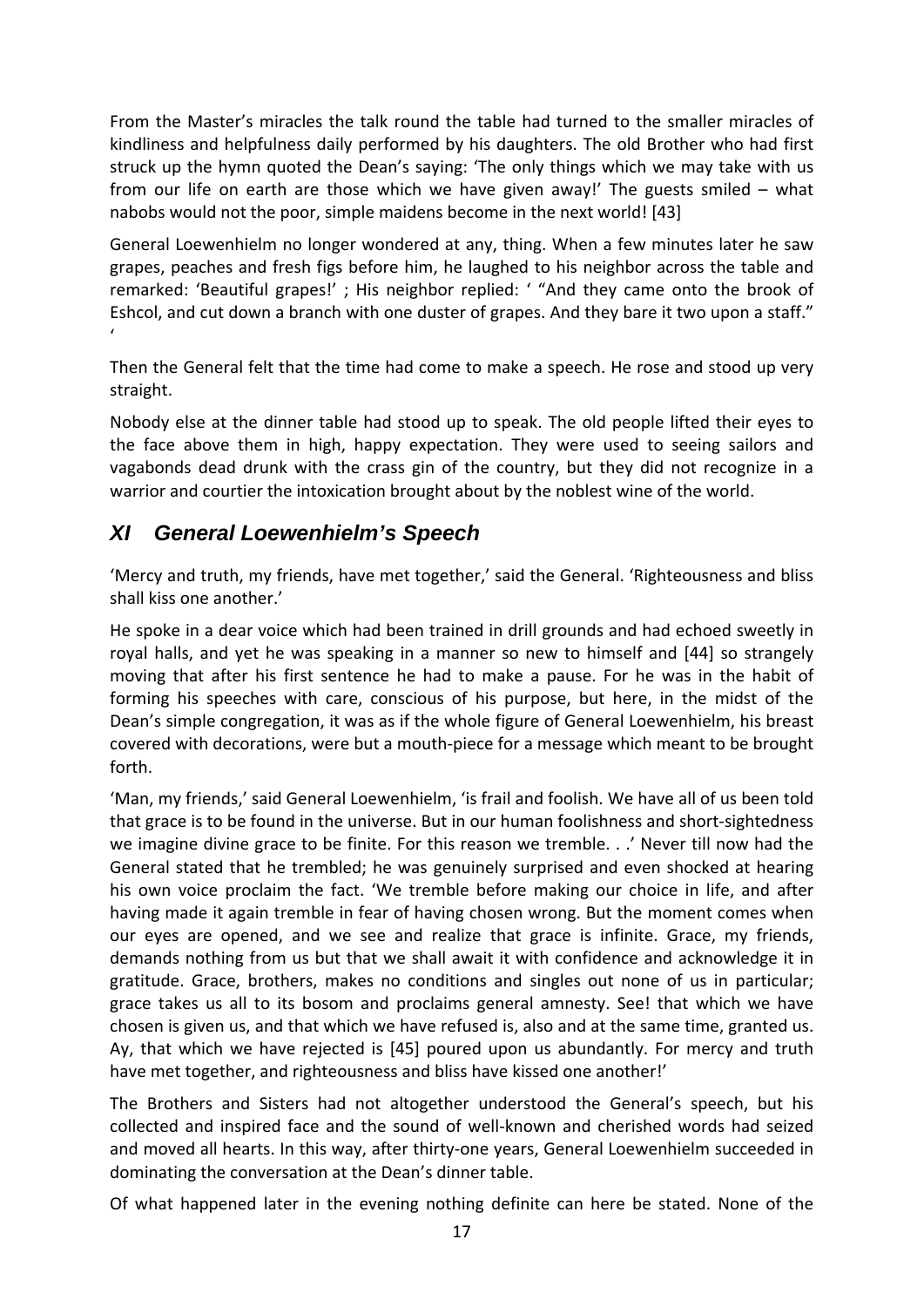guests later on had any clear remembrance of it. They only knew that the rooms had been filled with a heavenly light, as if a number of small halos had blended into one glorious radiance. Taciturn old people received the gift of tongues; ears that for years had been almost deaf were opened to it. Time itself had merged into eternity. Long after midnight the windows of the house shone like gold, and golden song flowed out into the winter air.

The two old women who had once slandered each other now in their hearts went back a long way, past the evil period in which they had been stuck, to those days of their early girlhood when together they had been preparing for confirmation and hand in hand had filled the roads round Berlevaag with singing. A Brother in [46] the congregation gave another a knock in the ribs, like a rough caress between boys, and cried out: 'You cheated me on that timber, you old scoundrel!' The Brother thus addressed almost collapsed in a heavenly burst of laughter, but tears ran from his eyes. 'Yes, I did so, beloved Brother,' he answered. 'I did so.' Skipper Halvorsen and Madam Oppegaarden suddenly found themselves dose together in a corner and gave one another that long, long kiss, for which the secret uncertain love affair of their youth had never left them time.

The old Dean's flock were humble people. When later in life they thought of this evening it never occurred to any of them that they might have been exalted by their own merit. They realized that the infinite grace of which General Loewenhielm had spoken had been allotted to them, and they did not even wonder at the fact, for it had been but the fulfillment of an ever-present hope. The vain illusions of this earth had dissolved before their eyes like smoke, and they had seen the universe as it really is. They had been given one hour of the millennium.

Old Mrs Loewenhielm was the first to leave. Her nephew accompanied her, and their hostesses lighted them out. While Philippa was helping the old lady into her many wraps, the General seized Martine's hand and held it for a long time without a word. At last he said: [47]

'I have been with you every day of my life. You know, do you not, that it has been so?'

'Yes,' said Martine, 'I know that it has been so.'

'And', he continued; 'I shall be with you every day that is left to me. Every evening I shall sit down, if not in the flesh, which means nothing, in spirit, which is all, to dine with you, just like tonight. For tonight I have learned, dear sister, that in this world anything is possible.'

'Yes, it is so, dear brother,' said Martine. 'In this world anything is possible.'

Upon this they parted.

When at last the company broke up it had ceased to snow. The town and the mountains lay in white, unearthly splendor and the sky was bright with thou-sands of stars. In the street the snow was lying so deep that it had become difficult to walk. The guests from the yellow house wavered on their feet, staggered, sat down abruptly or fell forward on their knees and hands and were covered with snow, as if they had indeed had their sins washed white as wool, and in this regained innocent attire were gamboling like little lambs. It was, to each of them, blissful to have become as a small child; it was also a blessed joke to watch old Brothers and Sisters, who had been taking themselves so seriously, in this kind of celestial second childhood. They stumbled and got up, walked on or stood still, bodily as [48] well as spiritually hand in hand, at moments performing the great chain of a beatified lanciers.

'Bless you, bless you, bless you,' like an echo of the harmony of the spheres rang on all sides.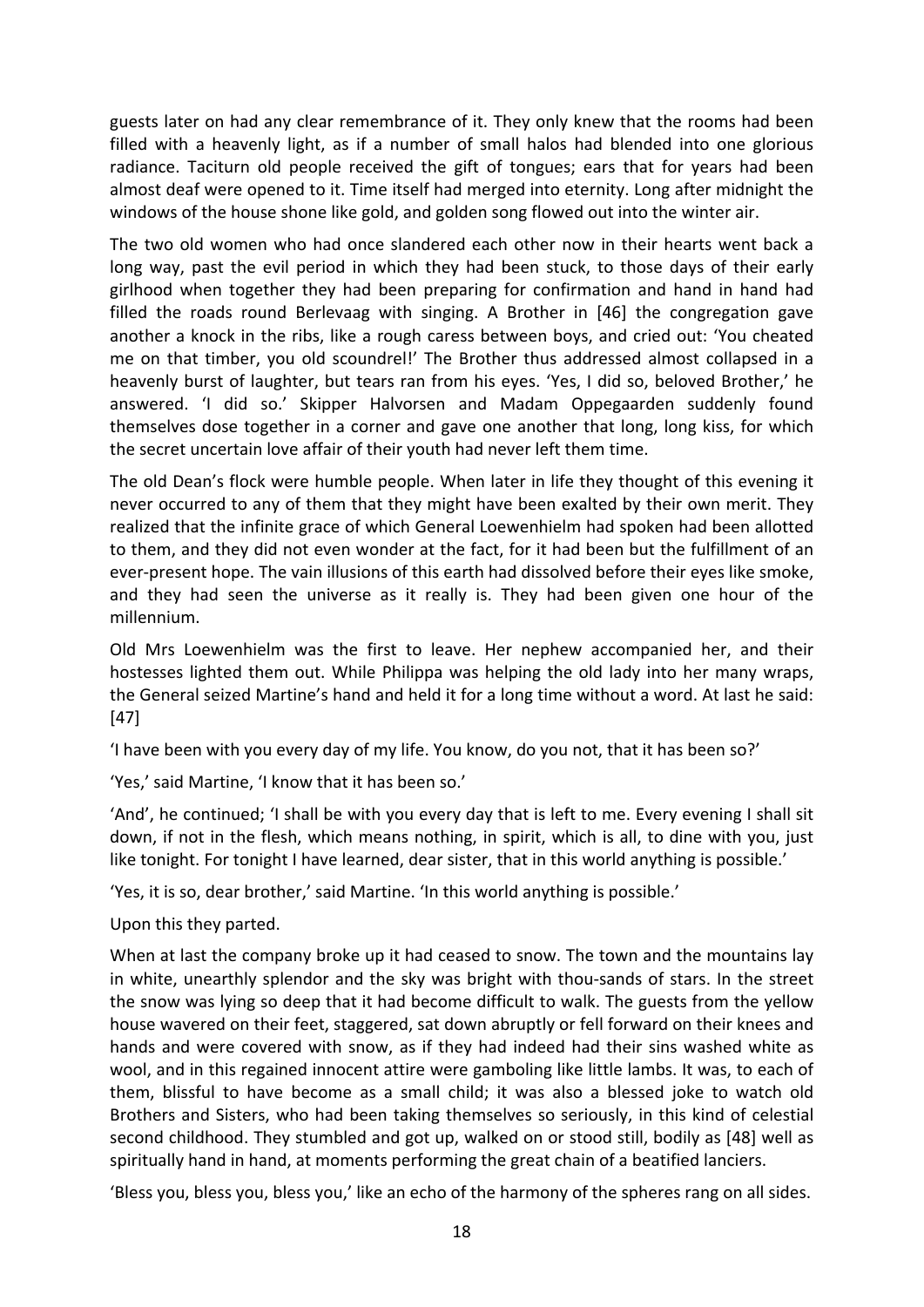Martine and Philippa stood for a long time on the stone steps outside the house. They did not feel the cold. 'The stars have come nearer,' said Philippa.

'They will come every night,' said Martine quietly. 'Quite possibly it will never snow again.'

In this, however, she was mistaken. An hour later it again began to snow, and such a heavy snowfall had never been known in Berlevaag. The next morning people could hardly push open their doors against the tall snow‐drifts. The windows of the houses were so thickly covered with snow, it was told for years afterwards, that many good citizens of the town did not realize that daybreak had come, but slept on till late in the afternoon.

#### *XII The Great Artist*

When Martine and Philippa locked the door they remembered Babette. A little wave of tenderness and pity swept through them: Babette alone had had no share in the bliss of the evening. [49]

So they went out into the kitchen, and Martine said to Babette: 'It was quite a nice dinner, Babette.'

Their hearts suddenly filled with gratitude. They realized that none of their guests had said a single word about the food. Indeed, try as they might, they could not themselves remember any of the dishes which had been served. Martine bethought herself of the turtle. It had not appeared at all, and now seemed very vague and far away; it was quite possible that it had been nothing but a nightmare.

Babette sat on the chopping block, surrounded by more black and greasy pots and pans than her mistresses had ever seen in their life. She was as white and as deadly exhausted as on the night when she first appeared and had fainted on their doorstep.

After a long time she looked straight at them and said: 'I was once cook at the Café Anglais.'

Martine said again: 'They all thought that it was a nice dinner.' And when Babette did not answer a word she added: 'We will all remember this evening when you have gone back to Paris, Babette.'

Babette said: 'I am not going back to Paris.'

'You are not going back to Paris?' Martine exclaimed. 'No,' said Babette. 'What will I do in Paris? They have all gone. I have lost them all, Mesdames.' [50]

The sisters' thoughts went to Monsieur Hersant and his son, and they said: 'Oh, my poor Babette.'

'Yes, they have all gone,' said Babette. 'The Duke of Morny, the Duke of Decazes, Prince Narishkine, General Galliffet, Aurélian Scholl, Paul Daru, the Princesse Pauline! All!'

The strange names and titles of people lost to Babette faintly confused the two ladies, but there was such an infinite perspective of tragedy in her announcement that in their responsive state of mind they felt her losses as their own, and their eyes filled with tears.

At the end of another long silence Babette suddenly smiled slightly at them and said: And how would I go back to Paris, Mesdames? I have no money.'

'No money?' the sisters cried as with one mouth. 'No,' said Babette.

'But the ten thousand francs?' the sisters asked in a horrified gasp.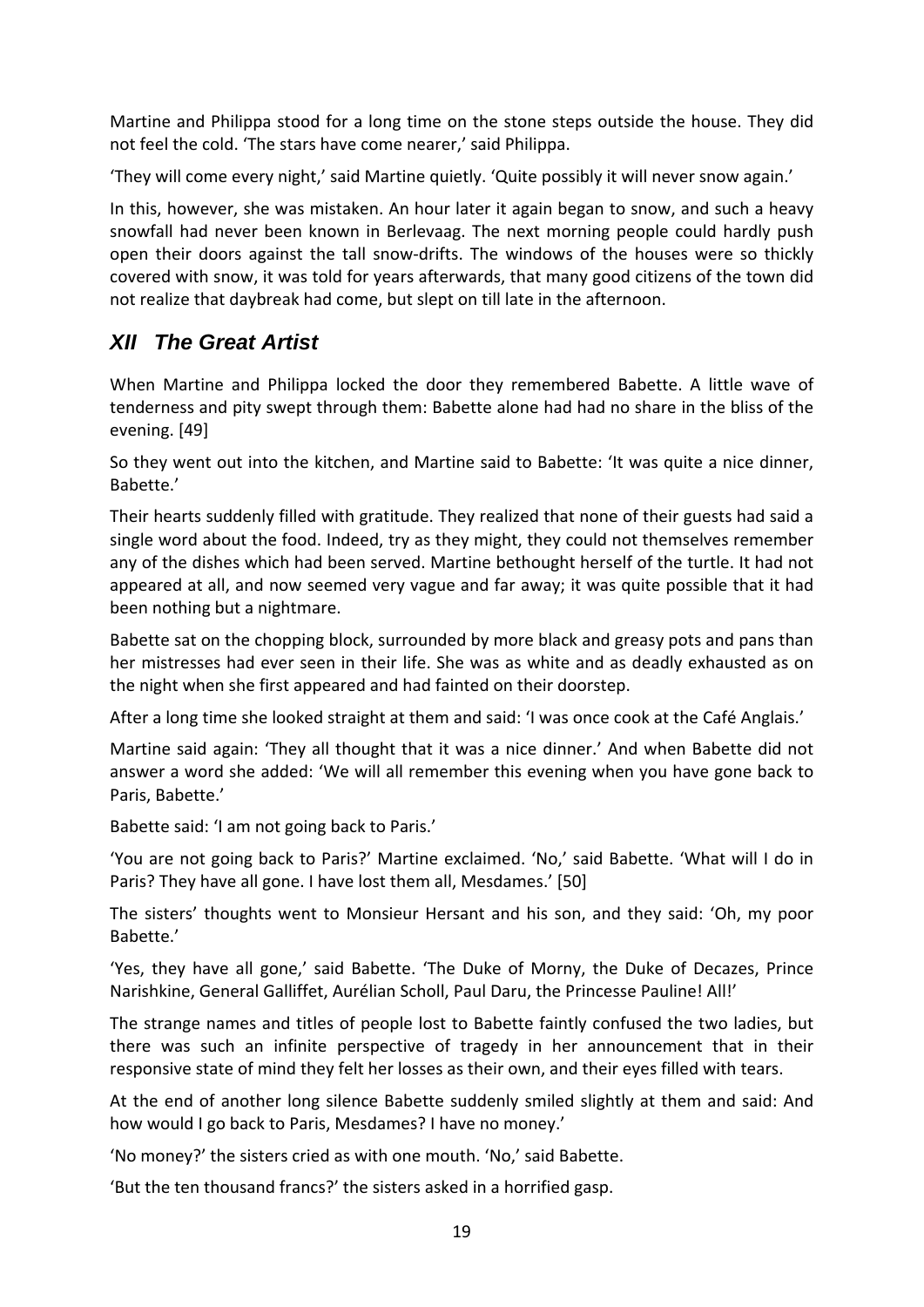'The ten thousand francs have been spent, Mes‐dames,' said Babette.

The sisters sat down. For a full minute they could not speak.

'But ten thousand francs?' Martine slowly whispered.

'What will you, Mesdames,' said Babette with great dignity. 'A dinner for twelve at the Café Anglais would cost ten thousand francs.' [51]

The ladies still did not find a word to say. The piece of news was incomprehensible to them, but then many things tonight in one way or another had been beyond comprehension.

Martine remembered a tale told by a friend of her father's who had been a missionary in Africa. He had saved the life of an old chief's favorite wife, and to show his gratitude the chief had treated him to a rich meal. Only long afterwards the missionary learned from his own black servant that what he had partaken of was a small fat grandchild of the chief's, cooked in honor of the great Christian medicine man. She shuddered.

But Philippa's heart was melting in her bosom. It seemed that an unforgettable evening was to be finished off with an unforgettable proof of human loyalty and self‐sacrifice.

'Dear Babette,' she said softly, 'you ought not to have given away all you had for our sake.'

Babette gave her mistress a deep glance, a strange glance. Was there not pity, even scorn, at the bottom of it?

'For your sake?' she replied. 'No. For my own.'

She rose from the chopping block and stood up before the two sisters.

'I am a great artist!' she said.

She waited a moment and then repeated: 'I am a great artist, Mesdames.' [52]

Again for a long time there was deep silence in the kitchen.

Then Martine said: 'So you will be poor now all your life, Babette?'

'Poor?' said Babette. She smiled as if to herself. 'No, I shall never be poor. I told you that I am a great artist. A great artist, Mesdames, is never poor. We have something, Mesdames, of which other people know nothing.'

While the elder sister found nothing more to say, in Philippa's heart deep, forgotten chords vibrated. For she had heard, before now, long ago, of the Café Anglais. She had heard, before now, long ago, the names on Babette's tragic list. She rose and took a step toward her servant.

'But all those people whom you have mentioned,' she said, 'those princes and great people of Paris whom you named, Babette? You yourself fought against them. You were a Communard! The General you named had your husband and son shot! How can you grieve over them?'

Babette's dark eyes met Philippa's.

'Yes,' she said, 'I was a Communard. Thanks be to God, I was a Communard! And those people whom I named, Mesdames, were evil and cruel. They let the [53] people of Paris starve; they oppressed and wronged the poor. Thanks be to God, I stood upon a barricade; I loaded the gun for my menfolk! But all the same, Mesdames, I shall not go back to Paris, now that those people of whom I have spoken are no longer there.'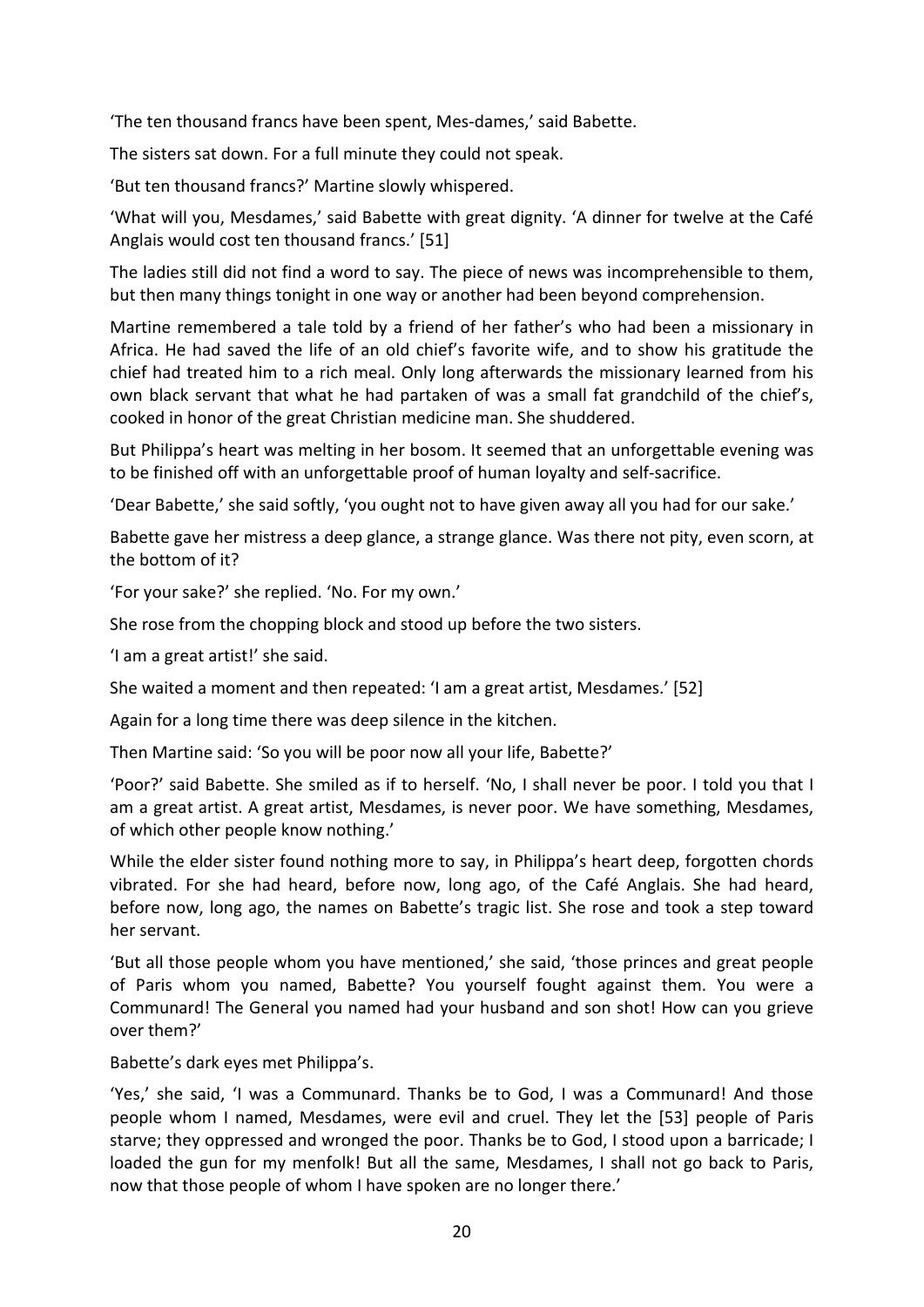She stood immovable, lost in thought.

'You see, Mesdames,' she said, at last, 'those people belonged to me, they were mine. They had been brought up and trained, with greater expense than you, my little ladies, could ever imagine or believe, to understand what a great artist I am. I could make them happy. When I did my very best I could make them perfectly happy.'

She paused for a moment.

'It was like that with Monsieur Papin too,' she said. 'With Monsieur Papin?' Philippa asked.

'Yes, with your Monsieur Papin, my poor lady,' said Babette. 'He told me so himself "It is terrible and unbearable to an artist," he said, "to be encouraged to do, to be applauded for doing, his second best." He said: "Through all the world there goes one long cry from the heart of the artist: Give me leave to do my utmost!" '

Philippa went up to Babette and put her arms round her. She felt the cook's body like a marble monument [54] against her own, but she herself shook and trembled from head to foot.

For a while she could not speak. Then she whispered:

'Yet this is not the end! I feel, Babette, that this is not the end. In Paradise you will be the great artist that God meant you to be! Ah!' she added, the tears streaming down her cheeks. 'Ah, how you will enchant the angels!'